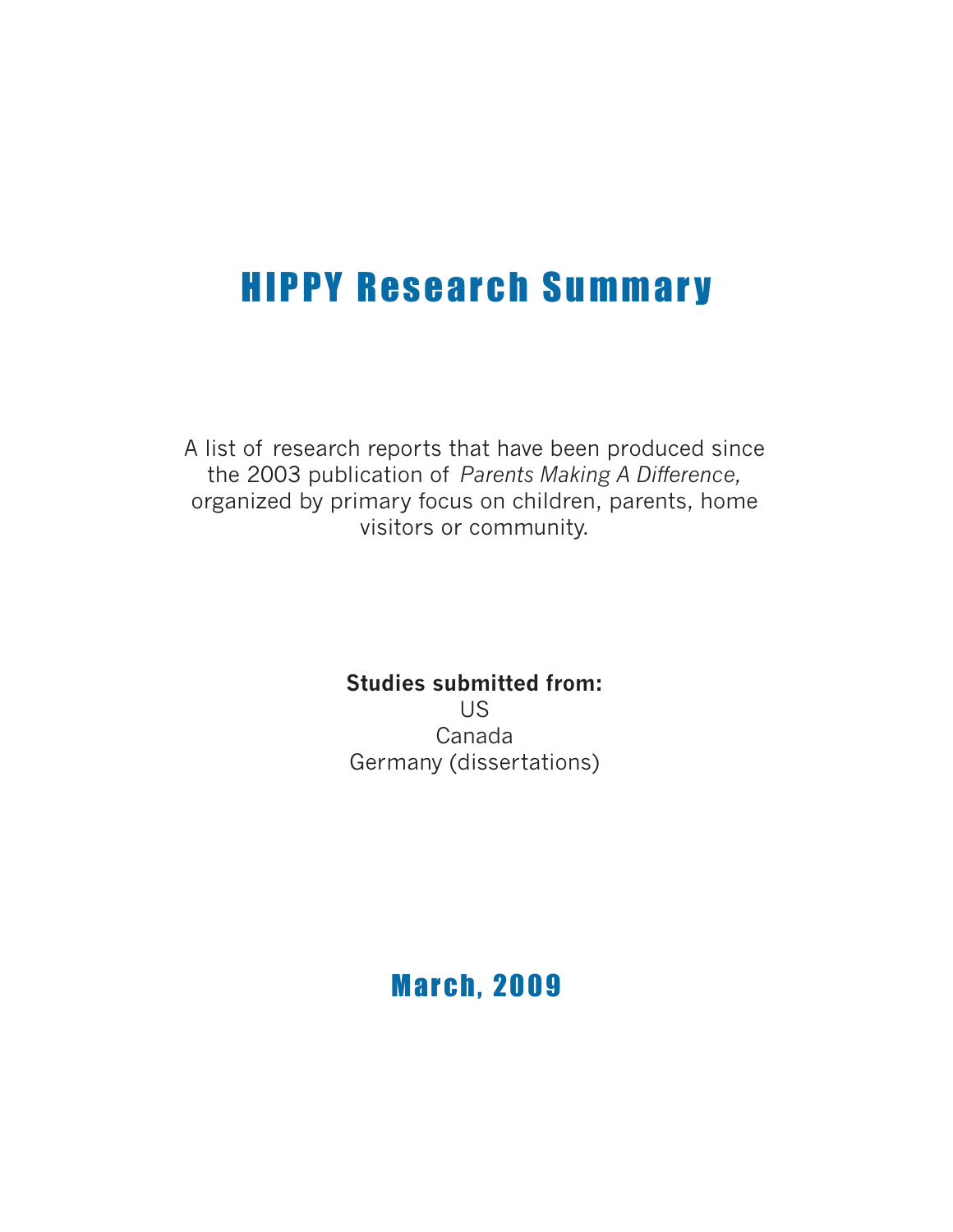# **Table of Contents**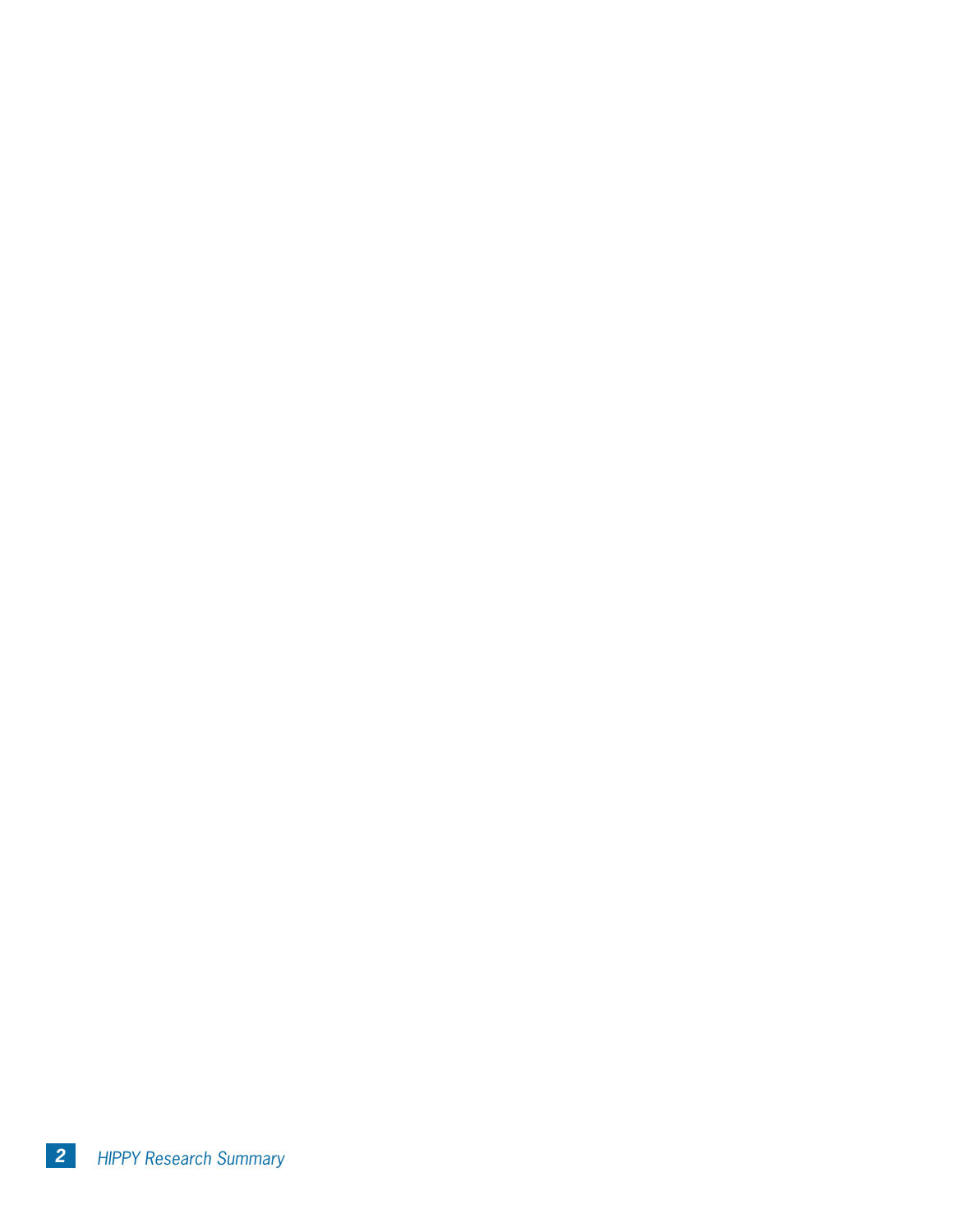# **Children At-Risk for Poor School Readiness: The Effect of an Early Intervention Home Visiting Program on Children and Parents (Unpublished doctoral dissertation)**

*Author:* Denise M. Necoechea

*Location:* California, USA

#### *Research design, population and focus:*

An experimental randomized trial was used to determine the effect of treatment on children's early language skills and emergent literacy outcomes, as well as the level of parent involvement at home. A secondary research focus was to explore the relationships between the features of treatment implementation (i.e., treatment intensity, home visit quality, fidelity of treatment) and dependent measures. Participants were low-income Mexican-American immigrant mothers and their preschool aged children. Random assignment was stratified by child age and early childhood education enrollment, leaving 26 families assigned to the treatment group, and another 26 families assigned to the control group.

#### *Findings:*

- ▶ Positive treatment effects in favor of the HIPPY program for children's expressive language skills and parent involvement at home
- ▶ No treatment effects emerged for children's receptive language or emergent literacy performance.
- ▶ Considerable variation in the amount of treatment that families received and the fidelity with which the intervention was implemented.
- ▶ Treatment intensity (i.e., number of home visits, number of group meetings, total time spent in one-on-one training) and fidelity of treatment (i.e., how faithful the treatment program was implemented) were significantly related to children's performance on a measure of receptive language skills.
- $\blacktriangleright$  Parent participation in the group meetings demonstrated a significant association with children's expressive language outcomes.

### **Colorado HIPPY Evaluation – 2008 Study 1: Progression of Learning (Skills Taught at Specific Intervals in the HIPPY Curriculum)**

*Author:* Marty Tombari, Ph.D., The Partnership for Families and Children

#### *Location:* Colorado, USA

#### *Research design, population and focus:*

An experimental study (multiple baselines) that examined the progression of the learning of four children for four skills taught at specific intervals in the HIPPY Curriculum (concepts, vocabulary, math readiness and auditory discrimination). Children were assessed every two weeks for thirty weeks to determine if skill growth correlated to the teaching in HIPPY, versus maturation or other uncontrolled variable.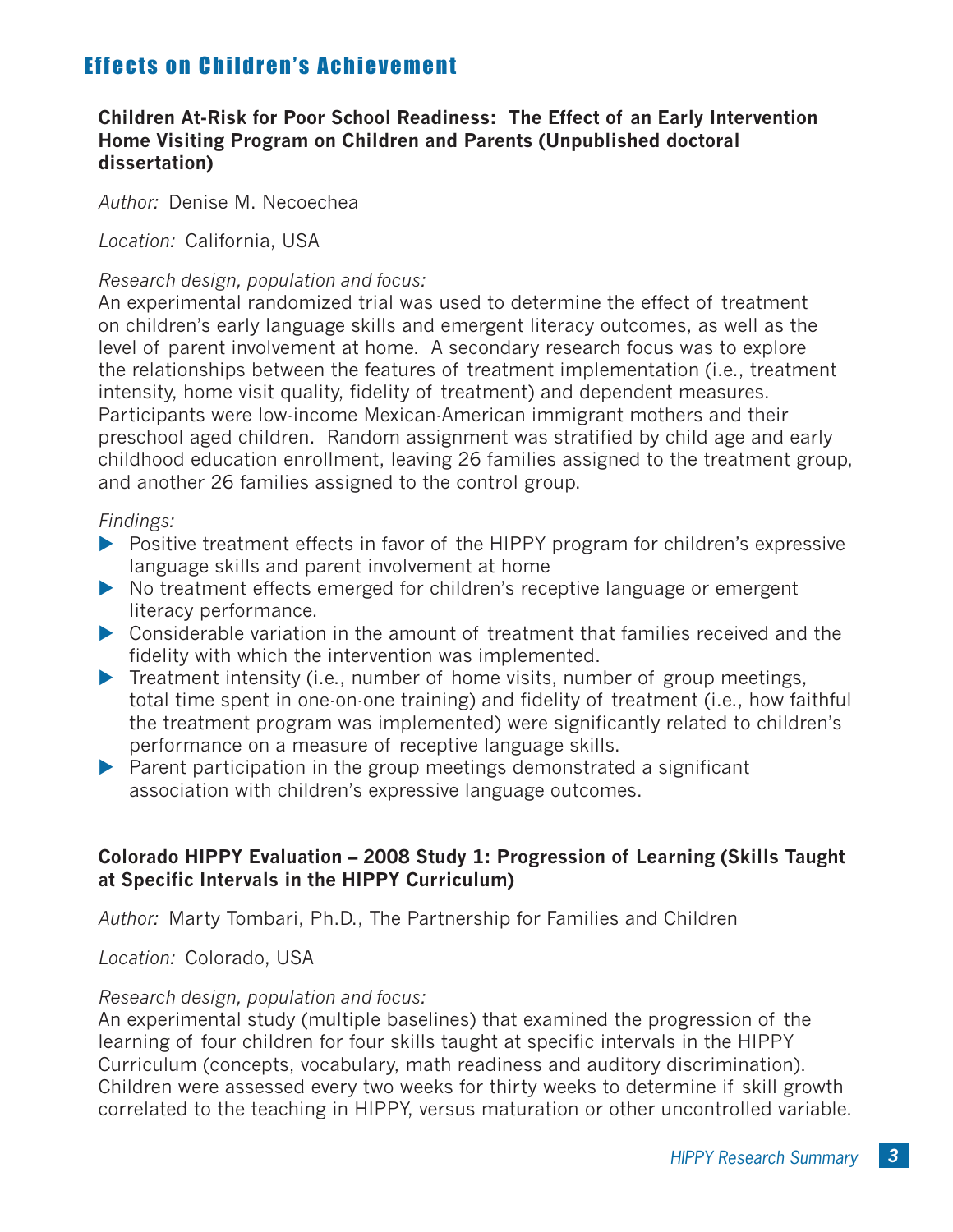*Findings:*

I The overall pattern of the data (thrice replicated) provides strong experimental evidence that increases in learning are the result of HIPPY teaching and not factors such as maturation or other interventions. Baseline data, however, was higher than expected, indicating that the content of the HIPPY activities themselves should be reexamined as they were not unfamiliar or challenging enough for any of the children assessed.

# **Colorado HIPPY Evaluation – 2008 Study 2: Progression of Learning (Skills Taught Continuously Throughout the HIPPY Curriculum)**

*Author:* Marty Tombari, Ph.D., The Partnership for Families and Children

*Location:* Colorado, USA

### *Research design, population and focus:*

This study followed the progression of learning for 12 children who were assessed 5 times over the course of the year on 4 skills (gross motor, fine motor, sensory discrimination, language) taught continuously throughout the HIPPY Curriculum. Language assessments, including recorded observations, were transcribed and analyzed to determine whether the child's utterances became increasingly complex over the course of the 30 weeks. Both English and Spanish speaking children were included in this study.

*Findings:* 

- Findings of Study 1 were replicated when examining these additional skills. In all cases, the scores improved steadily as a result of the learning that took place through the program.
- While the language scores were particularly impressive. Baseline scores in gross motor, fine motor, and sensory discrimination were high, as with areas studies in Study 1, indicating that many children have already acquired a significant number of skills taught over the 30 week period of the HIPPY 3 curriculum and perhaps the level of difficulty should be examined.

# **Colorado HIPPY Evaluation – 2008 Study 4: Kindergarten Readiness and Parent Involvement**

*Author:* Marty Tombari, Ph.D., The Partnership for Families and Children

*Location:* Colorado, USA

#### *Research design, population and focus:*

A qualitative study asked 19 kindergarten teachers across 6 HIPPY communities to compare readiness for learning of HIPPY children with the readiness for learning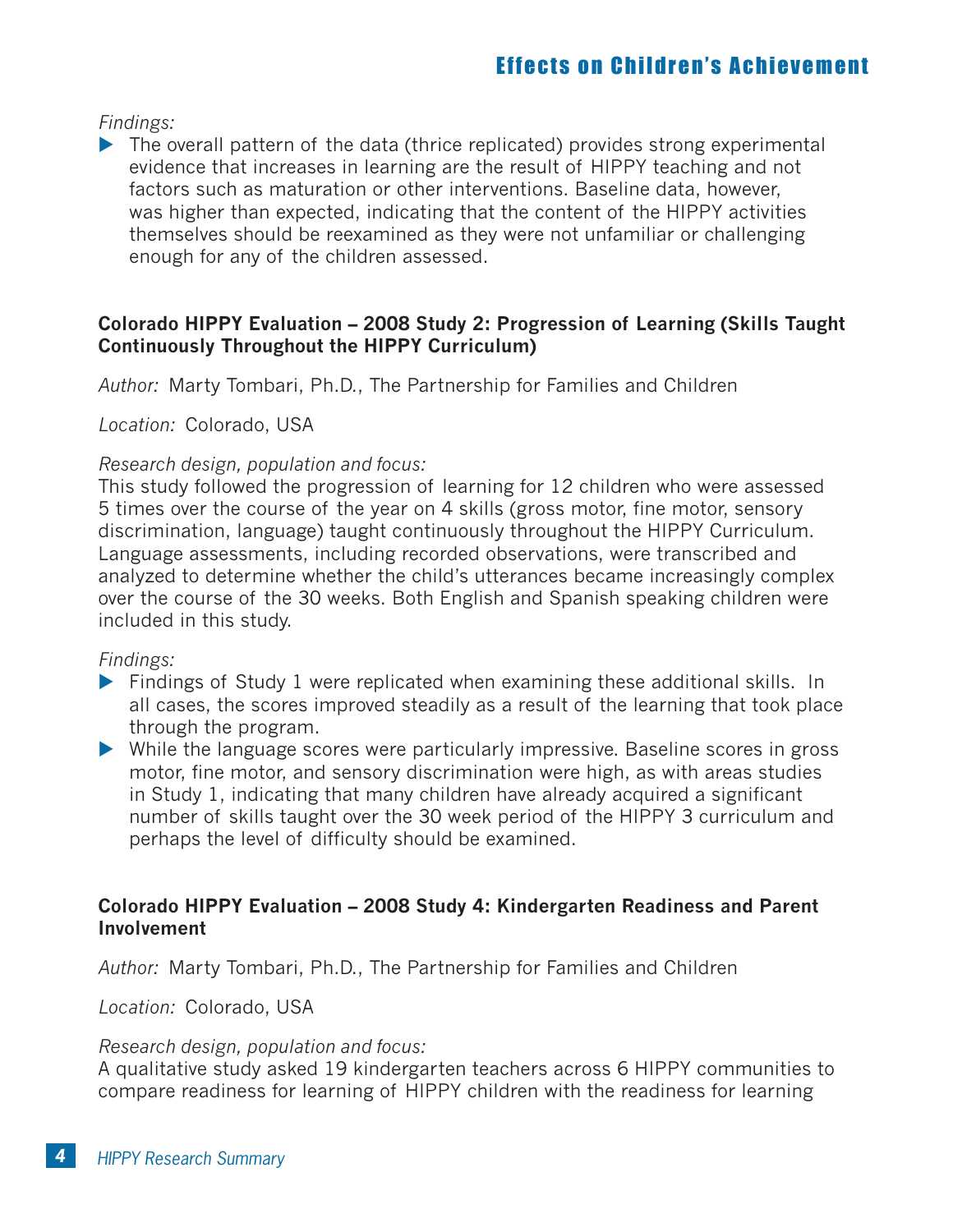of non-HIPPY children in their own classrooms as well as the extent of parent involvement for both groups (HIPPY vs. non-HIPPY).

#### *Findings:*

- A large majority of the teachers believe that HIPPY children are better prepared for kindergarten literacy instruction in comparison to non-HIPPY children.
- Exerciace Teachers state that HIPPY children are generally average to above average in school performance.
- ▶ Compared to their non-HIPPY classmates, HIPPY children are described as better behaved, more used to school routines, more engaged, and overall, better prepared for kindergarten.

# **HIPPY Alabama Evaluation: FY 2007**

*Authors:* Alexander Vazsonyi, Pan Chen and Sara Browder, Auburn University

*Location:* Alabama, USA

#### *Research design, population and focus:*

A basic pre/post test design examined the progress of 62 four-year-old children participating in HIPPY.

### *Findings:*

- ▶ Strong evidence that children made substantial gains in vocabulary and language skills during the course of the program.
- **Positive and statistically significant gains in color and relationship knowledge,** math, language skills and directionality.

# **Pacific Research Study**

*Author:* Pacific Research & Evaluation

*Location:* Oregon, USA

# *Research design, population and focus:*

Pacific Research & Evaluation is the evaluator for Hillsboro School District's Safe Schools/Healthy Students Initiative (SS/HS). The District's federally-funded, threeyear, \$8.5 million project is designed to provide opportunities for healthy childhood development, promote safe schools, reduce youth substance abuse, and reduce school violence. A retrospective study collected data on kindergarten entry tests for 44 HIPPY participants and compared them to the overall scores of children in the same schools.

# *Findings:*

 $\blacktriangleright$  HIPPY participants fared better than the comparison group during the fall of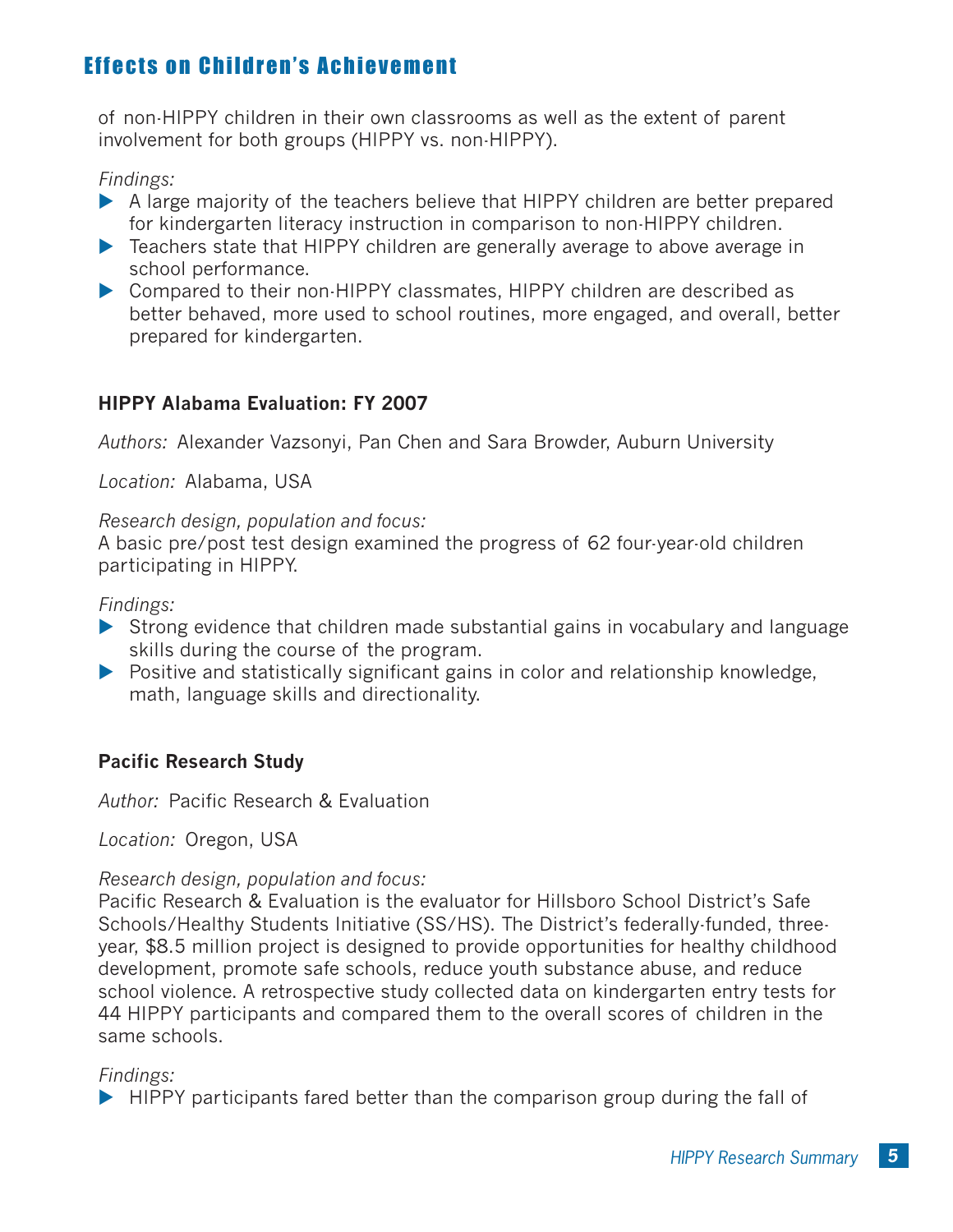their kindergarten year. They obtained higher mean scores on both tests, and they were slightly less likely to have scores classified as "at risk".

# **An Evaluation Report of Louisiana HIPPY Corps: An AmeriCorps-Funded Component of the Louisiana HIPPY Program**

*Author:* University of Louisiana at Lafayette Center for Child Development

*Location:* Louisiana, USA

#### *Research design, population and focus:*

A pre/post test study conducted on 260 children in the three- and four-year old HIPPY program examined children's academic improvement. The study also compared the rate of kindergarten completion for children in the HIPPY program with the statewide kindergarten completion rate.

*Findings:* 

- Increases in performance were demonstrated by both three- and four-year-olds on the Brigance Screen II posttest as compared to pretest results.
- ▶ Successful kindergarten completion rates of HIPPY/AmeriCorps students averaged 96% as compared to an 88% statewide average for at-risk children.

# **Five-year Study of the Impact of HIPPY in Alamosa, Colorado**

*Authors:* Tracy O'Brien, Donna Garnett and Kaylene Proctor; Center for Human Investment Policy

*Location:* Colorado, USA

#### *Research design, population and focus:*

A longitudinal, impact study compared the school grades, teacher ratings, test scores, attendance records and parental involvement data for 318 children (159 in both HIPPY and comparison groups) in kindergarten and 272 of those children (136 in each group) again in fifth grade.

#### *Findings:*

- In kindergarten, the HIPPY children performed better than the comparison children. The results are statistically significant.
- In fifth grade, the HIPPY children continued to show higher mean scores in all areas (reading, spelling, English, math, social studies and science). The differences were statistically significant in reading math and social studies.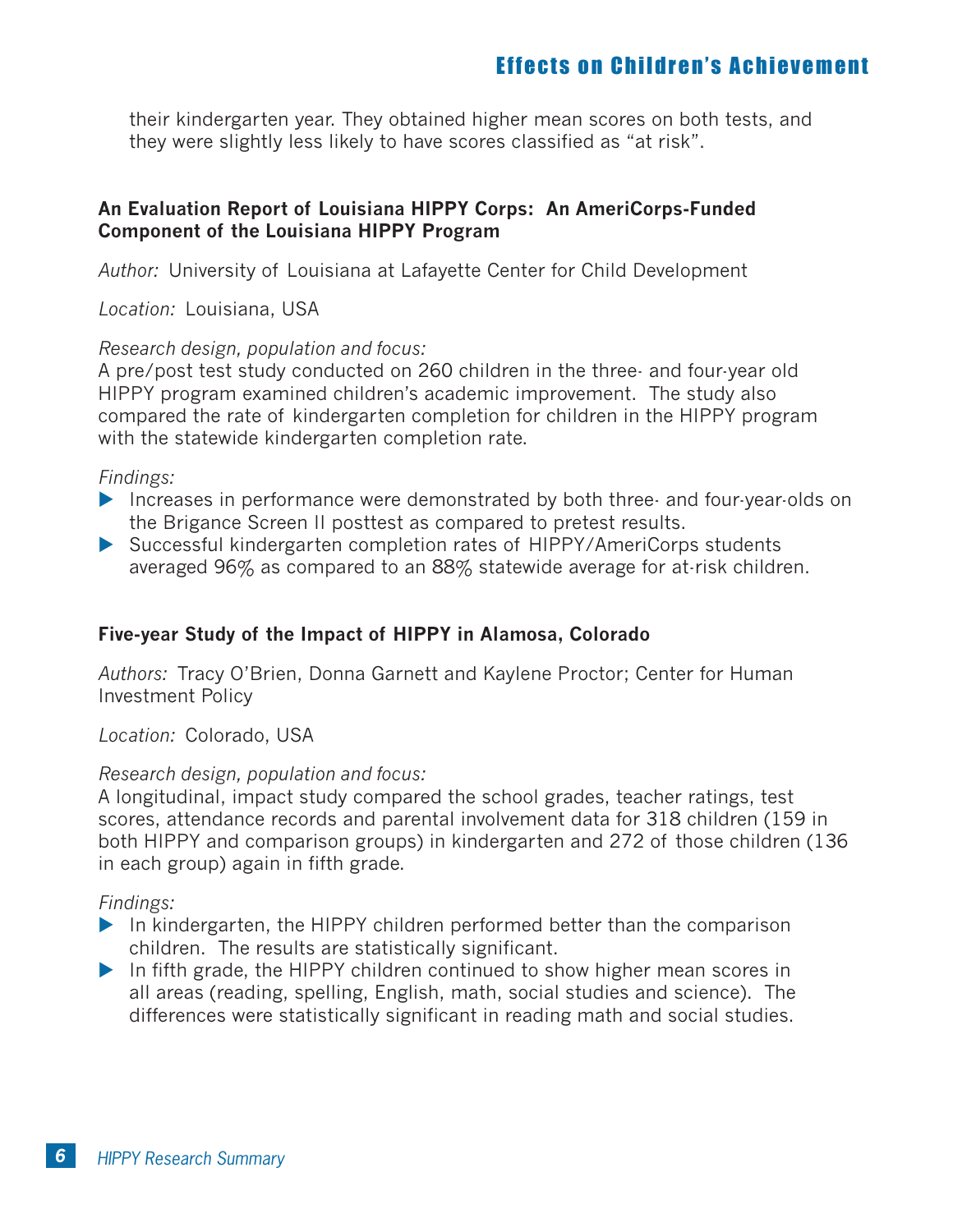#### **Colorado HIPPY Evaluation: Woodcock-Johnson Tests of Achievement Results Summary**

*Author:* Marty Tombari, Ph.D., The Partnership for Families and Children, with preliminary data from 2005-2006 submitted by Roger Eldridge, Ph.D., University of Northern Colorado

*Location:* Colorado, USA

#### *Research design, population and focus:*

A pre/post achievement test was administered to 216 children before and after participating in HIPPY, beginning at the start of HIPPY 3, with post-tests at the end of HIPPY 3 and HIPPY 4.

#### *Findings:*

▶ The children's average score increased on all measures tested (letter-word recognition, story recall, understanding directions, picture vocabulary, oral comprehension, and sound awareness). All gains were statistically significant.

# **McIntyre Middle School Study**

*Author:* Joanne Shum

*Location:* Alabama, USA

#### *Research design, population and focus:*

This study examined the records of 27 (out of 56) 8th grade children in one school who started HIPPY in 1993. The purpose was to compare the pass/fail rates of the HIPPY children with the rates of the children in the same grade in the same school.

#### *Findings:*

 $\triangleright$  Overall 15% of the children were passing all subjects; 85% were failing one or more core subjects. Among the 27 HIPPY children, 80% were passing all core subjects.

#### **The Impact of HIPPY on Reading, Math and Language Achievement of Hispanic English Language Learners (Unpublished doctoral dissertation)**

*Author:* Maria Garcia

*Location:* Texas, USA

#### *Research design, population and focus:*

Using a quasi-experimental design, 70 third grade children were tested (35 HIPPY and 35 non-HIPPY) to determine whether their participation in HIPPY has a lasting effect on their current school achievement. Both the treatment group and the control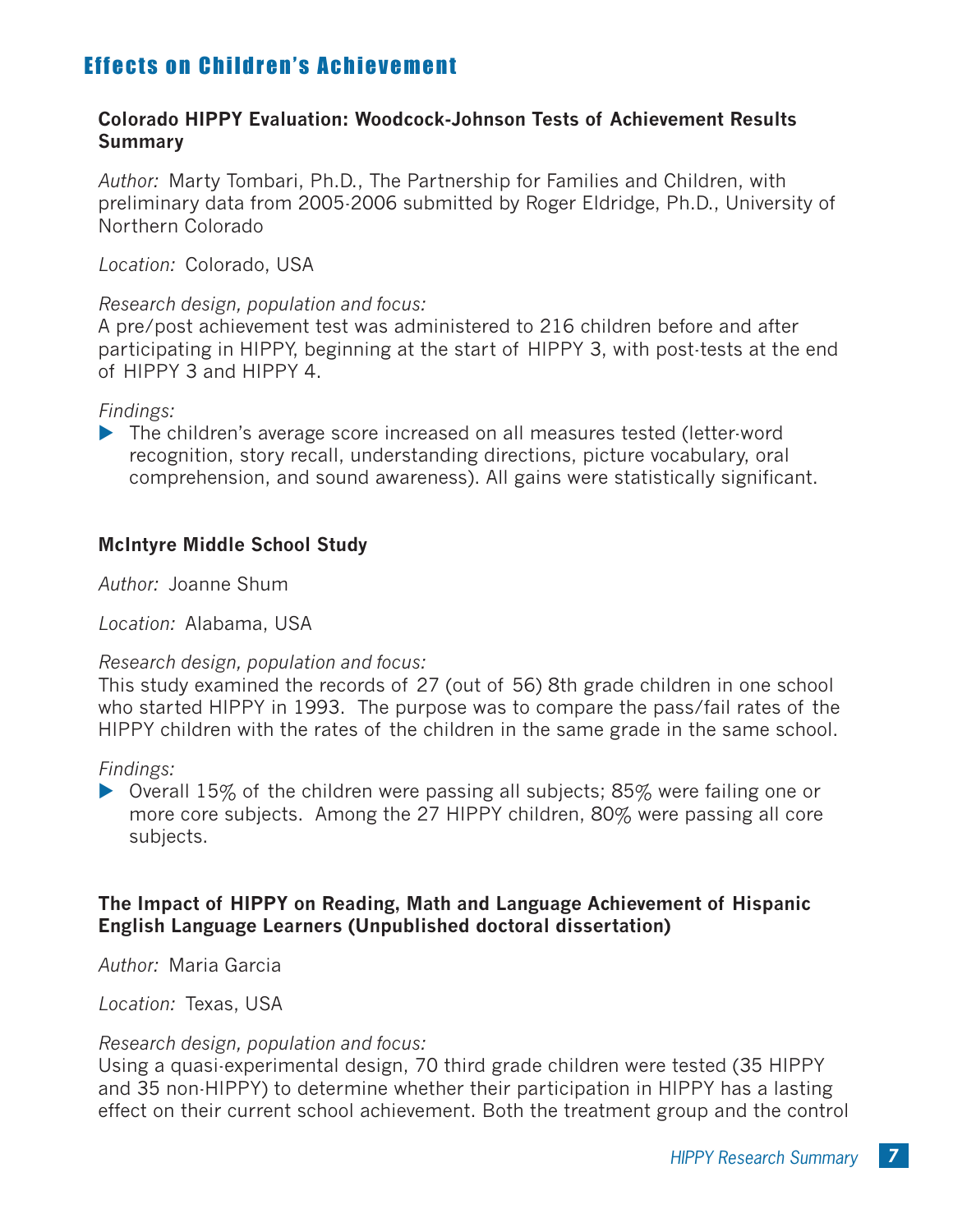group were Hispanic and classified as ELL students in 3rd grade at Irving ISD.

*Findings:* 

- The study results indicated a statistically significant difference between the TAKS reading gains of students participating in the HIPPY program and students who did not participate.
- There was no statistically significant difference in the TAKS Mathematics gains of students participating in the HIPPY program and students who did not participate.
- ▶ The results indicated a statistically significant difference in the TerraNova and TerraNova SUPERA composite scale scores in reading, language, mathematics, and total composite scale scores gains between the children who participated in the HIPPY Program and those who did not participate.

# **HIPPY La Perouse: An Evaluation Report (2004)**

*Authors:* Maya Haviland, Liz Orr and Sherri Longbottom

*Location:* La Perouse, Australia

# *Research design, population and focus:*

Utilizing a participatory action research and evaluation framework, this study engaged members of the community to discover the impacts of the HIPPY program on their community. La Perouse, a predominantly Indigenous community, is auspiced by the University of New South Wales and housed within the La Perouse public school system. The study focused on feedback, gathered by interviews and observations, from parents, teachers and staff members about their perceptions of the programs' impact and its delivery approach.

# *Findings:*

Early childhood and learning:

- ▶ HIPPY supports participating children to develop skills and reach key developmental milestones.
- HIPPY parents get to know about early childhood development and to know their child's level of skill and development
- HIPPY fosters school readiness, confidence and self esteem in children.
- The benefits of HIPPY extend beyond the participating child to include supporting the learning of siblings.

# **Responses to an Early Childhood Educational Intervention with Disadvantaged Families an Exploratory Study (Unpublished dissertation)**

*Author:* Celia Godfrey

*Location:* Victoria, Australia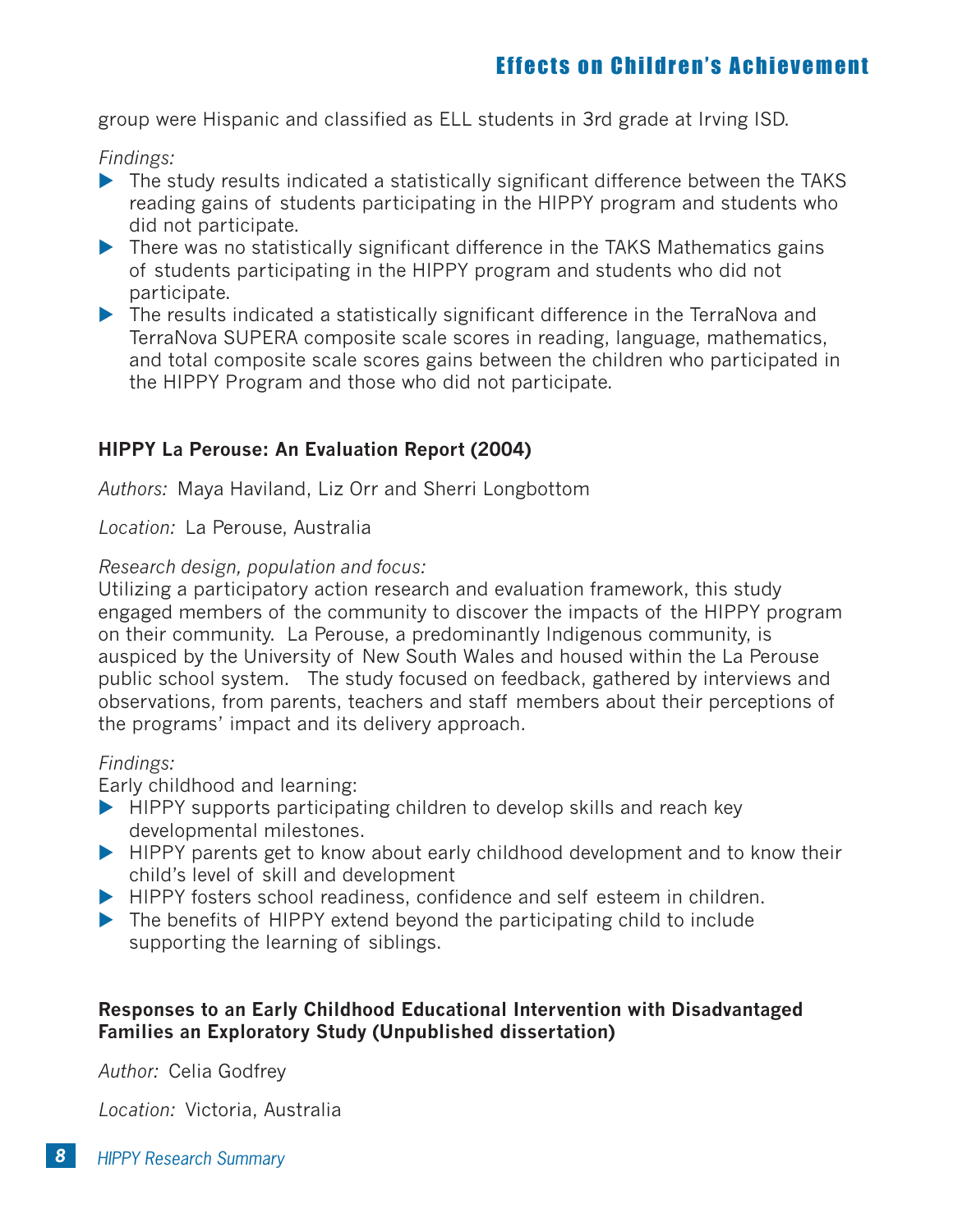### *Research design, population and focus:*

This thesis reports an investigation of the implementation of the Home Instruction for Parents of Preschool Youngsters (HIPPY) program in a regional city in Victoria, Australia. Following previous research, it was expected that HIPPY would result in positive outcomes in terms of cognitive and socio-emotional functioning for children. The experience of parents and staff were also explored as part of the process evaluation. Implementation issues were documented, and their relevance to program outcomes was considered. Analysis of complementary qualitative and quantitative data showed that children made substantial gains in several areas.

### *Findings:*

- Interviews with parents revealed that HIPPY was enjoyable and achievable, and contributed to children's increased confidence, early learning, and familiarity with schoolwork.
- ▶ Formal psychological testing demonstrated clear gains for children in terms of their early school skills and socioemotional development, although results in the areas of general cognitive development, school readiness, and academic selfesteem were inconclusive.
- ▶ Process evaluation found that HIPPY was relevant and feasible in this population and highlighted several key aspects of program implementation.

# **Year One HIPPY AmeriCorps Evaluation: Parent Involvement in Literacy Activities and Children's Receptive Vocabulary Development**

*Authors:* Marsha M. Black, Ph.D. and Diane Powell, Ph.D.

# *Location:* Florida, USA

# *Research design, population and focus:*

The purpose of this evaluation was to document the influence of the HIPPY program on the development of children's receptive vocabulary skills and parents' perceptions of gains in their involvement in different types of home and community literacy activities. A second interest was in measuring parent gains in their knowledge of early childhood development, teaching skills, quality of parent-child relationship, and in use of positive parenting practices. Six states (California, Hawaii, Nevada, Oregon, New York, and New Jersey) and 14 sites participated in the first year's evaluation of the HIPPY AmeriCorps program. Pre-post tests were administered to 123 children during Fall 2004 and again in Spring 2005. Forty-five children were administered the PPVT-IIIA, 64 children were administered the Spanish version of the test, the TVIP and in Hawaii 14 children were administered the Get Ready to Read! screening tool. The Retrospective Parent Survey was developed by University of South Florida researchers and is a self-report measure of program impact.

# *Findings:*

▶ After participating in HIPPY for a year, more children were performing at or above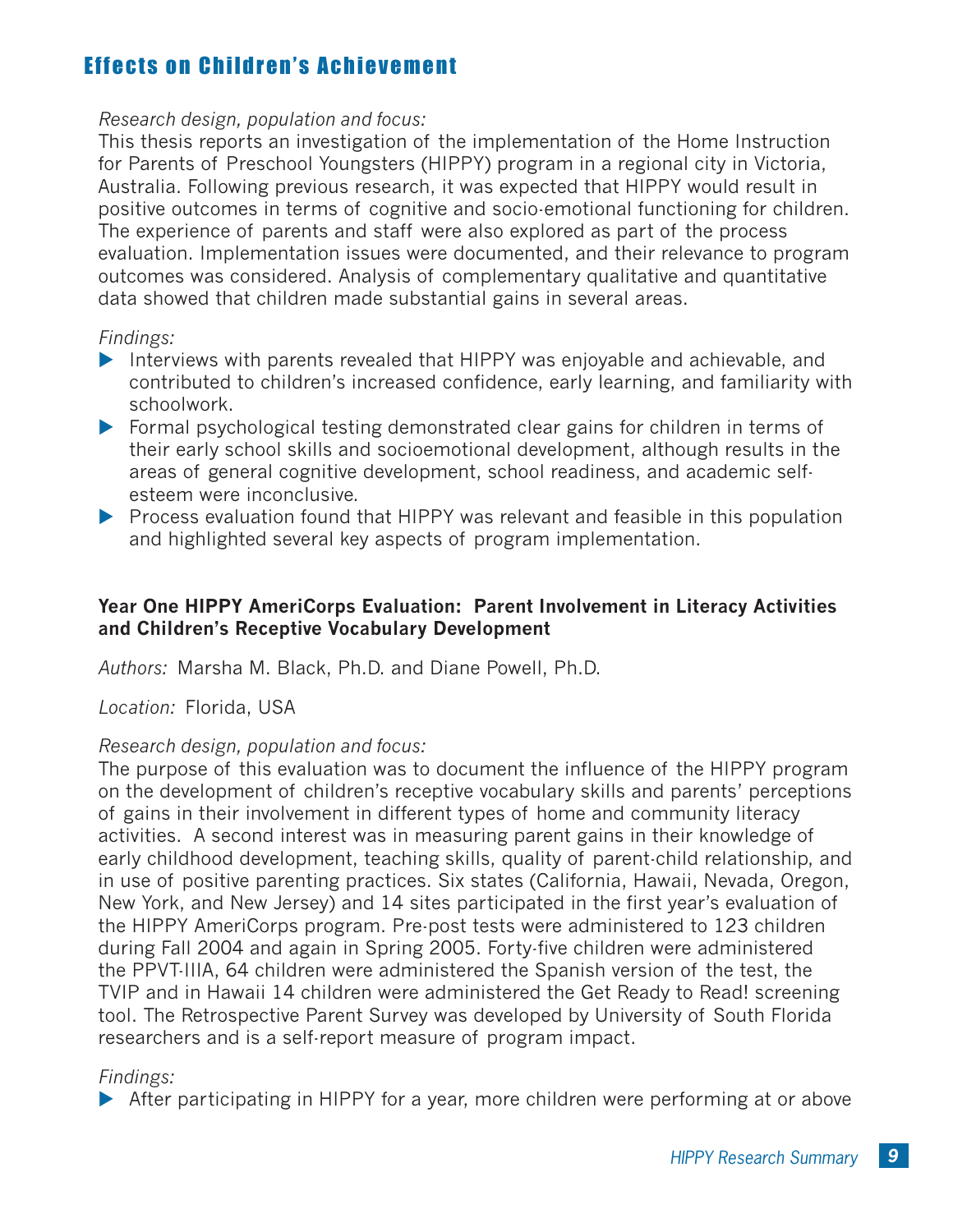their age level on standardized vocabulary tests, which are related to success in school.

- When the scores for the PPVT-IIIA and TVIP were combined, there was a statistically significant difference between the pre-and posttest mean vocabulary scores, indicating that the gains did not occur by chance alone. However, when the PPVT-IIIA scores and the TVIP scores were analyzed separately, the pre- and posttest difference was not statistically signfiicant.
- ▶ Hawaiian HIPPY children have developed, or are developing, strong print knowledge, emergent writing, and linguistic awareness skills as assessed by the Get Ready to Read!

# **Intervention in Early Childhood: Links to School Success**

*Authors:* Angela Nievar, Ph.D. and Veronica Martinez-Cantu

*Location:* Texas, USA

### *Research, design, population and focus:*

This study examines long-term effects of participation in two early childhood interventions: home visiting and prekindergarten. Secondary data analysis tested for intervention effects on reading achievement among low-income bilingual students from an urban area ( $n = 220$ ). Multiple regression models measured effects of both types of intervention participation, income, and classroom quality on reading achievement scores.

#### *Findings:*

- Classroom quality and participation in the home visiting program showed significant effects on reading achievement, while participation in only prekindergarten program did not.
- Eikewise, participation in both HIPPY and prekindergarten programs showed a significant relationship to reading achievement.

# **Year One HIPPY AmeriCorps Evaluation: Parent Involvement in Literacy Activities and Children's Receptive Vocabulary Development**

*Authors:* Marsha Black, Ph.D. and Diane Powell, Ph.D.

*Location:* Florida, USA

# *Research design, population and focus:*

The purpose of this evaluation was to document the influence of the HIPPY program on the development of children's receptive vocabulary skills and parents' perceptions of gains in their involvement in different types of home and community literacy activities. A second interest was in measuring parent gains in their knowledge of early childhood development, teaching skills, quality of parent-child relationship, and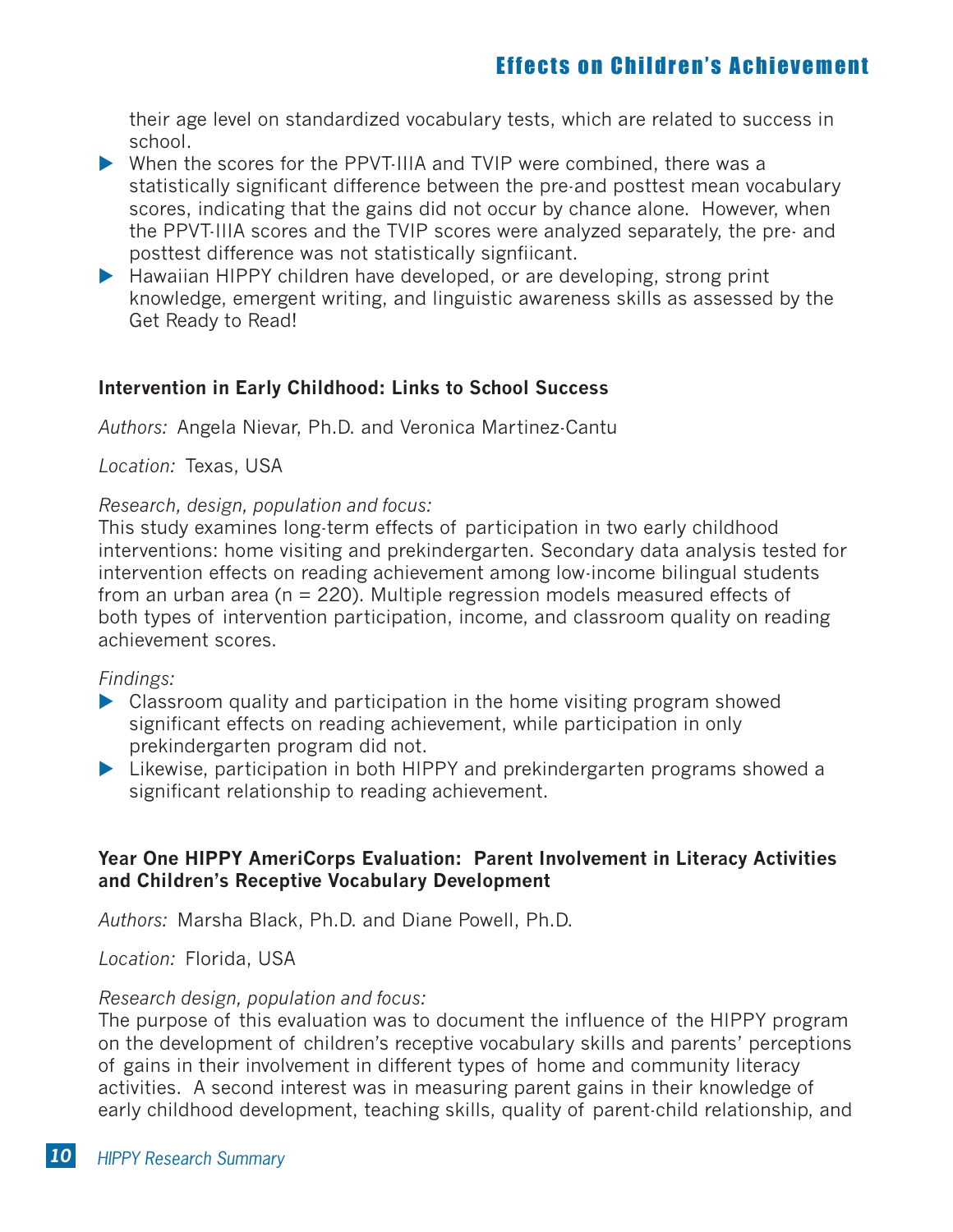in use of positive parenting practices. Six states (California, Hawaii, Nevada, Oregon, New York, and New Jersey) and 14 sites participated in the first year's evaluation of the HIPPY AmeriCorps program. Pre-post tests were administered to 123 children during Fall 2004 and again in Spring 2005. Forty-five children were administered the PPVT-IIIA, 64 children were administered the Spanish version of the test, the TVIP and in Hawaii 14 children were administered the Get Ready to Read! screening tool. The Retrospective Parent Survey was developed by University of South Florida researchers and is a self-report measure of program impact.

#### *Findings:*

- ▶ Both English-speaking and Spanish-speaking HIPPY parents reported significant increases in their level of involvement with their children after completing an average of 25 weeks of the HIPPY program.
- ▶ First-time HIPPY parents indicated they were spending more time reading with their preschool children, having conversations around the shared picture book reading experience and teaching their child the alphabet and letter sound associations and numbers.
- English-speaking and Spanish-speaking parents reported that after participating in the HIPPY program, they increased their knowledge of early childhood development, improved the quality of their parent-child interactions, became more proficient in their teaching skills, and engaged more frequently in supportive parenting behaviors.

# **Year Two HIPPY AmeriCorps Evaluation: Children's Receptive Vocabulary Development, Parental Involvement in Literacy Activities for First-Year Parents, and Additional Benefits for Second-Year HIPPY Parents**

*Authors:* Marsha Black, Ph.D. and Diane Powell, Ph.D.

# *Location:* Florida, USA

# *Research design, population and focus:*

The purpose of this evaluation for the second-year HIPPYCorps Initiative was to document the influence of the HIPPY program on the development of children's receptive vocabulary skills and first-year parents' perceptions of gains in their involvement in different types of home and community literacy activities. There were 82 children who participated in the second-year evaluation of HIPPY AmeriCorps programs. Eighteen children were administered a pre- and posttest using the PPVT-IIIA, 64 children were administered the TVIP, and 78 children were administered the Get Ready to Read! Screening Tool in the Fall and again in Spring, 2006.

# *Findings:*

▶ Overall, the results from the paired sample t-tests for the PPVT-IIIA and TVIP indicated there was a statistically significant difference between the pre-and posttest mean vocabulary scores. However, a separate analysis of the PPVT-IIIA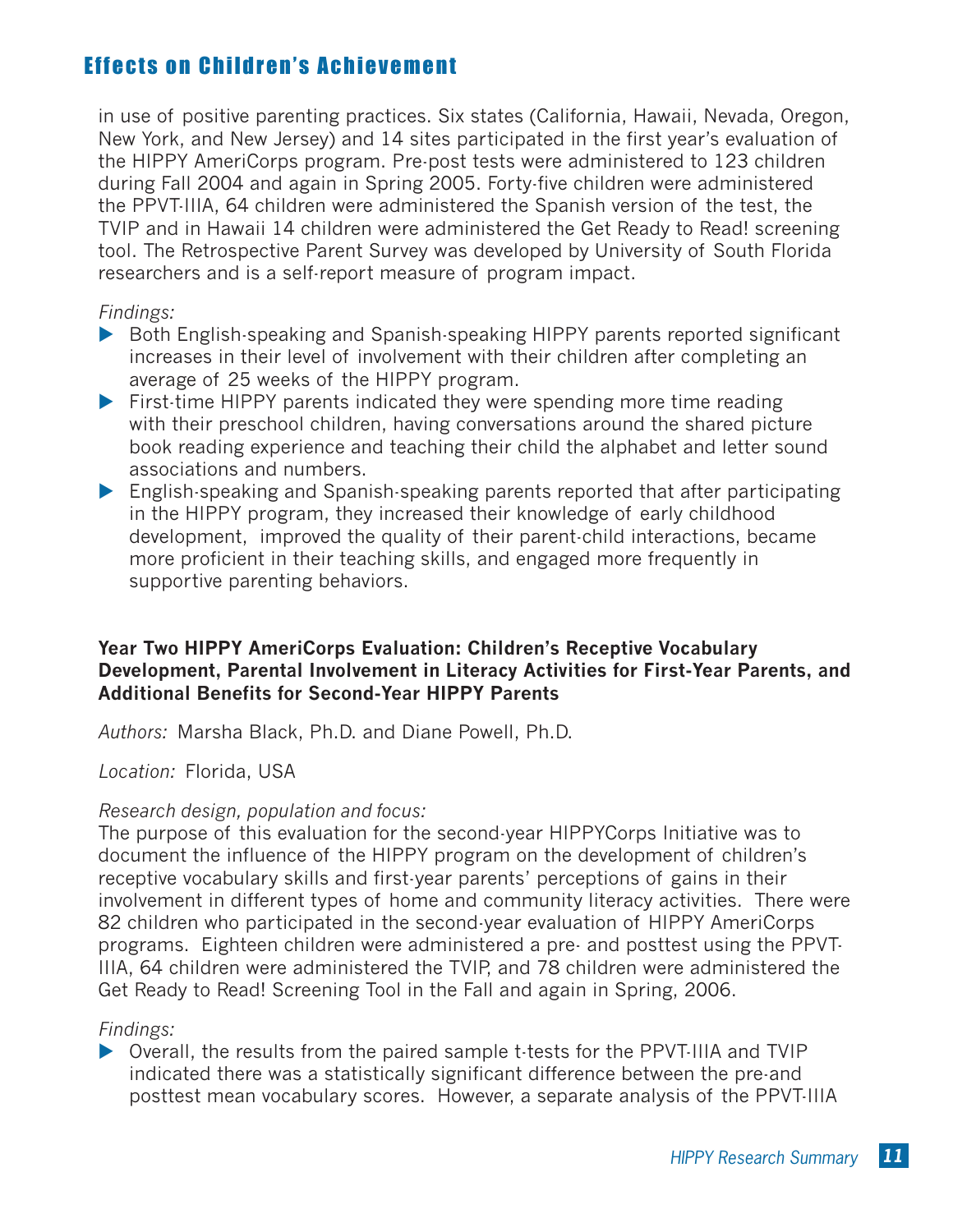and TVIP scores indicated the pre- and posttest difference was significant for children who were administered the TVIP, but not for those taking the PPVT-IIIA. There was also an increase in the percentage of children performing above their chronological age from pretest to posttest.

- ▶ Hawaiian HIPPY children have developed, or are developing, strong print knowledge, emergent writing, and linguistic awareness skills as assessed by the Get Ready to Read!
- ▶ The findings show that first-year HIPPY parents who took either the English or Spanish version of the survey reported significant improvement in their level of involvement with their children in home literacy and community educational activities after completing an average of 25 weeks of the HIPPY program.

### **Year Three HIPPY AmeriCorps Evaluation: Children's Receptive Vocabulary Development, Parental Involvement in Literacy Activities for First-Year Parents, and Additional Benefits for Second-Year HIPPY Parents**

*Authors:* Marsha Black, Ph.D. and Diane Powell, Ph.D*.*

#### *Location:* Florida, USA

#### *Research design, population and focus:*

The purpose of this evaluation for the third-year of the HIPPYCorps Initiative was to document the influence of the HIPPY program on the development of children's receptive vocabulary skills or other reading readiness skills and first year HIPPY parents' perceptions of gains in their involvement in different types of home and community literacy activities. There were 114 children who participated in the third-year evaluation of HIPPY AmeriCorps programs. In Nevada and Oregon, nine children were administered a pre- and posttest using the PPVT-IIIA, and 30 children were administered the TVIP. In Hawaii, 75 children were administered the Get Ready to Read! screening tool in the Fall of 2006 and again in Spring, 2007.

#### *Findings:*

- ▶ Overall, the results from the paired sample t-tests for the combined sample of children administered either the PPVT-IIIA or TVIP indicated there was a statistically significant difference between the pre-and posttest mean vocabulary scores. Separate analyses of the PPVT-IIIA and TVIP scores indicated the preand posttest differences were also significant.
- ▶ Hawaiian HIPPY children have developed, or are developing, strong print knowledge, emergent writing, and linguistic awareness skills as assessed by the Get Ready to Read!
- ▶ Both English and Spanish-speaking first-year HIPPY parents reported the largest amount of change on those items that described the activities that were part of the weekly activity packets they complete with their child.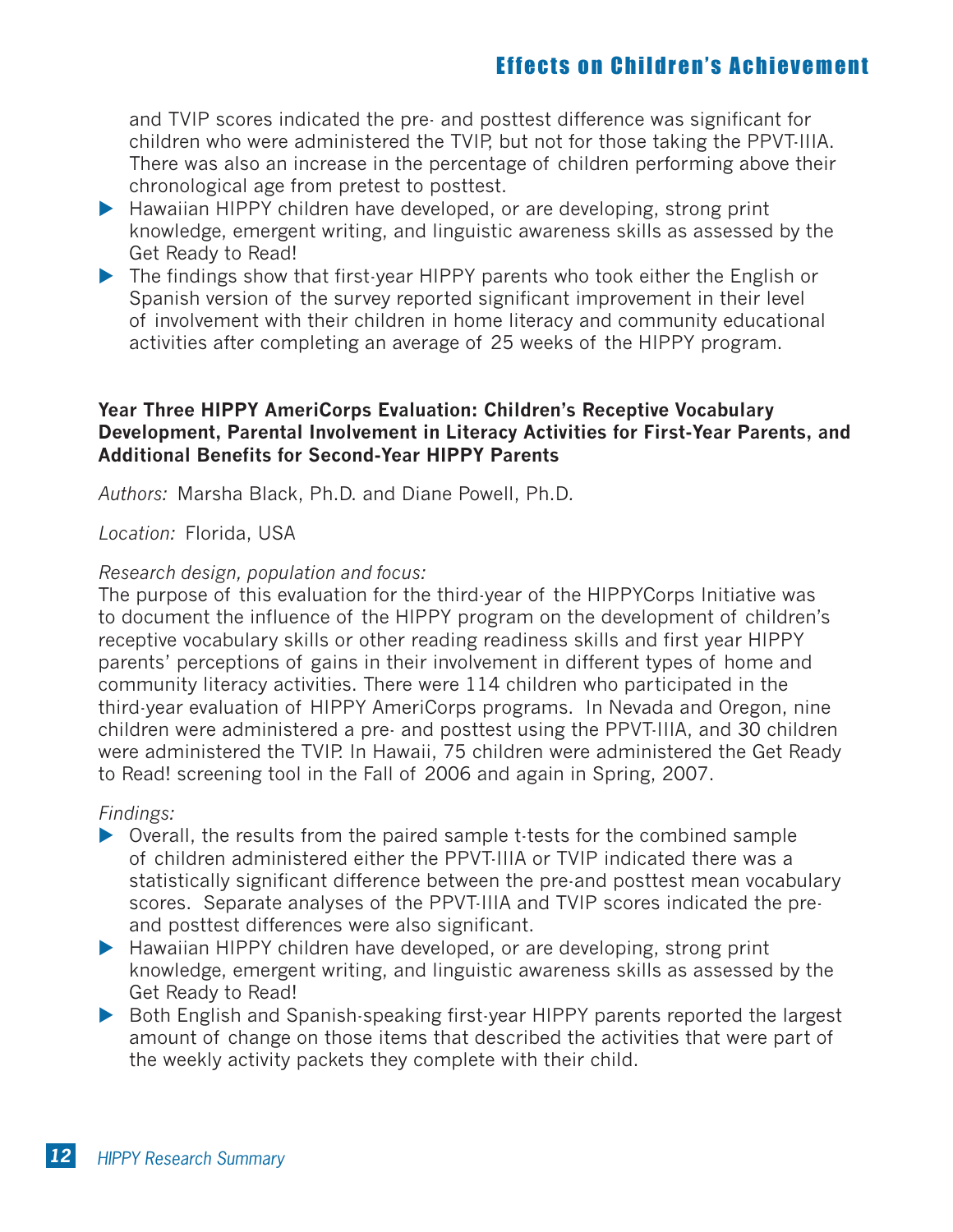# **Evening Up The Odds…A Study of Eighteen Young People who Completed HIPPY with Their Parents Between 1992 and 1998**

*Author:* Sue Younger, Great Potentials Foundation

*Location:* New Zealand

#### *Research design, population and focus:*

HIPPY has been operating in New Zealand since 1992. Children from the early years are now adolescents, some of whom have finished school and gone on to training or employment. This study interviewed eighteen HIPPY graduates using a range of qualitative and quantitative tools, including an adolescent attachment interview. The parent who took each graduate through HIPPY was also interviewed as to their perception of the graduate and the impact of HIPPY on their child, their parenting and their own life.

*Findings:* 

▶ All HIPPY adolescents displayed a very high level of well-being, which included no health problems, positivity about themselves, their families, school and their lives. All teenagers were setting goals for themselves, reported no criminal offending, and expressed a dislike of violence. Sixteen out of the eighteen former HIPPY children had never been violent and none reported heavy drinking or drinking and driving. Most adolescents still live with parents and don't smoke. 78% scored "high" on their level of attachment to their parents; 22% scored "medium; and none scored "low". 83% scored "high" on their level of attachment to their peers; 17% scored "medium"; and none scored "low". As a group, in comparison with the New Zealand average for a similar age-group, the HIPPY graduates scored higher than average in their satisfaction with their leisure time, significantly more likely than average to report having enough contact with one or both parents, higher on regular contact with family and friends, less trusting, slightly higher on frequency of feelings of loneliness, and higher on access to phone and Internet.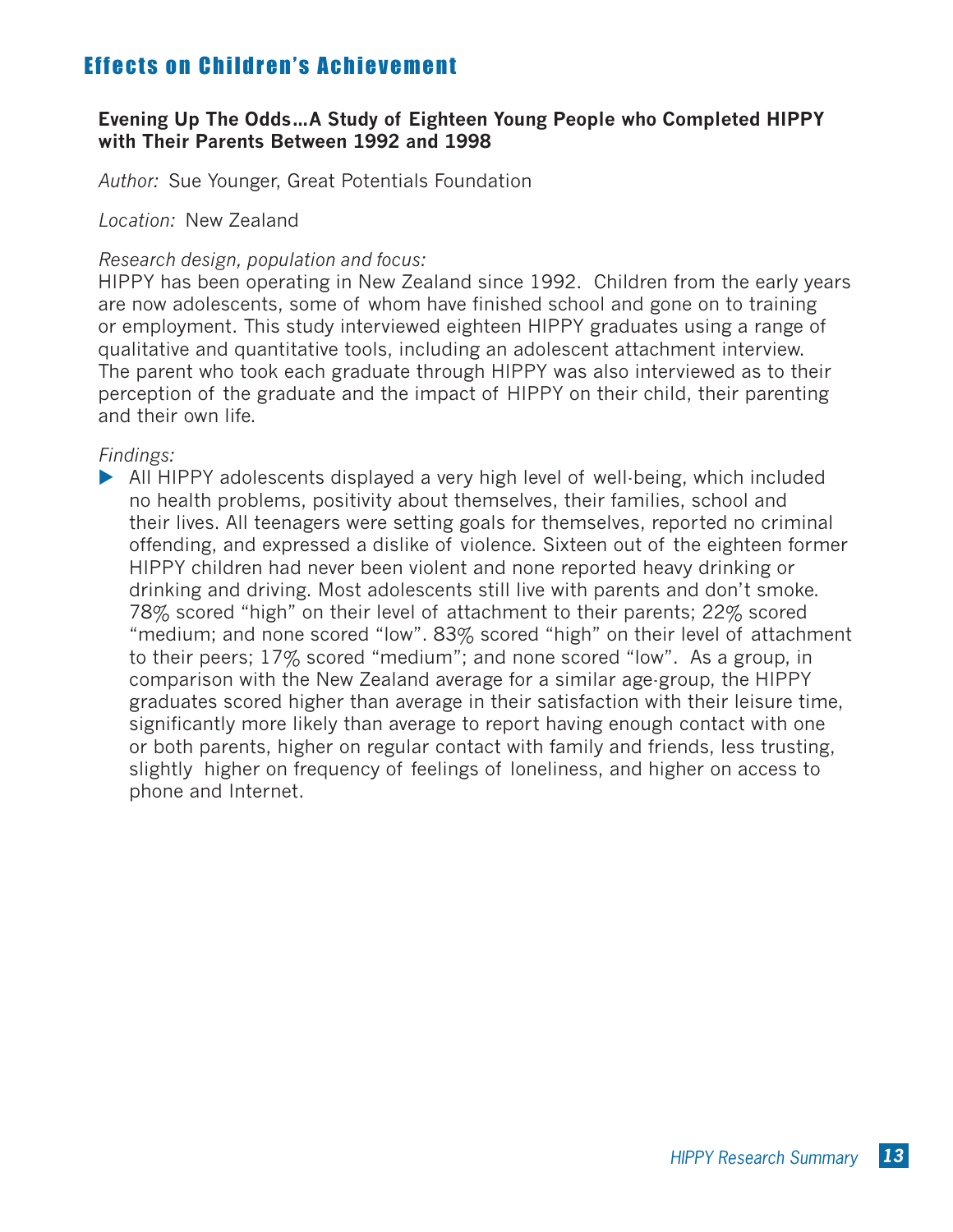# **Colorado HIPPY Evaluation – 2008 Study 3: Parent Knowledge**

*Author:* Marty Tombari, Ph.D., The Partnership for Families and Children

*Location:* Colorado, USA

#### *Research design, population and focus:*

A quasi-experimental study of 12 HIPPY and 12 non-HIPPY parents, using a prepost test interview design (with an inter-observer reliability quotient of 90% or higher), compared home teaching activities to determine if parents of four year old HIPPY children were able to identify more specific strategies for getting their children ready for kindergarten at the end their involvement with HIPPY. The study also examined whether these same parents were able to identify more specific strategies than a comparable group of non-HIPPY parents.

*Findings:* 

- ▶ HIPPY parents had higher post-test scores on the post-interview than non-HIPPY parents. The gains for beginning reading strategies, beginning math strategies, science activities, vocabulary building, and activities for understanding stories were statistically significant. None of the readiness activities reported by non-HIPPY parents showed any significant gains.
- While the gains for HIPPY parents were remarkable and highly significant, there is much room for improvement on the HIPPY parents' proficiency to identify specific activities to do with their children to get them ready for kindergarten. This statement is reflective of the fact that the gains made took parents from a very low baseline and moved them up the scale, but there is still considerable room for additional growth.

# **Colorado HIPPY Evaluation – 2008 Study 4: Kindergarten Readiness and Parent Involvement**

*Author:* Marty Tombari, Ph.D., The Partnership for Families and Children

*Location:* Colorado, USA

#### *Research design, population and focus:*

A qualitative study asked 19 kindergarten teachers across 6 HIPPY communities to compare readiness for learning of HIPPY children with the readiness for learning of non-HIPPY children in their own classrooms as well as the extent of parent involvement for both groups (HIPPY vs. non-HIPPY).

*Findings:* 

- Almost all of the teachers strongly recommended that parents enroll their children in HIPPY.
- ▶ Parents of HIPPY children in comparison to the parents of non-HIPPY children are more involved in classroom activities and more involved in their children's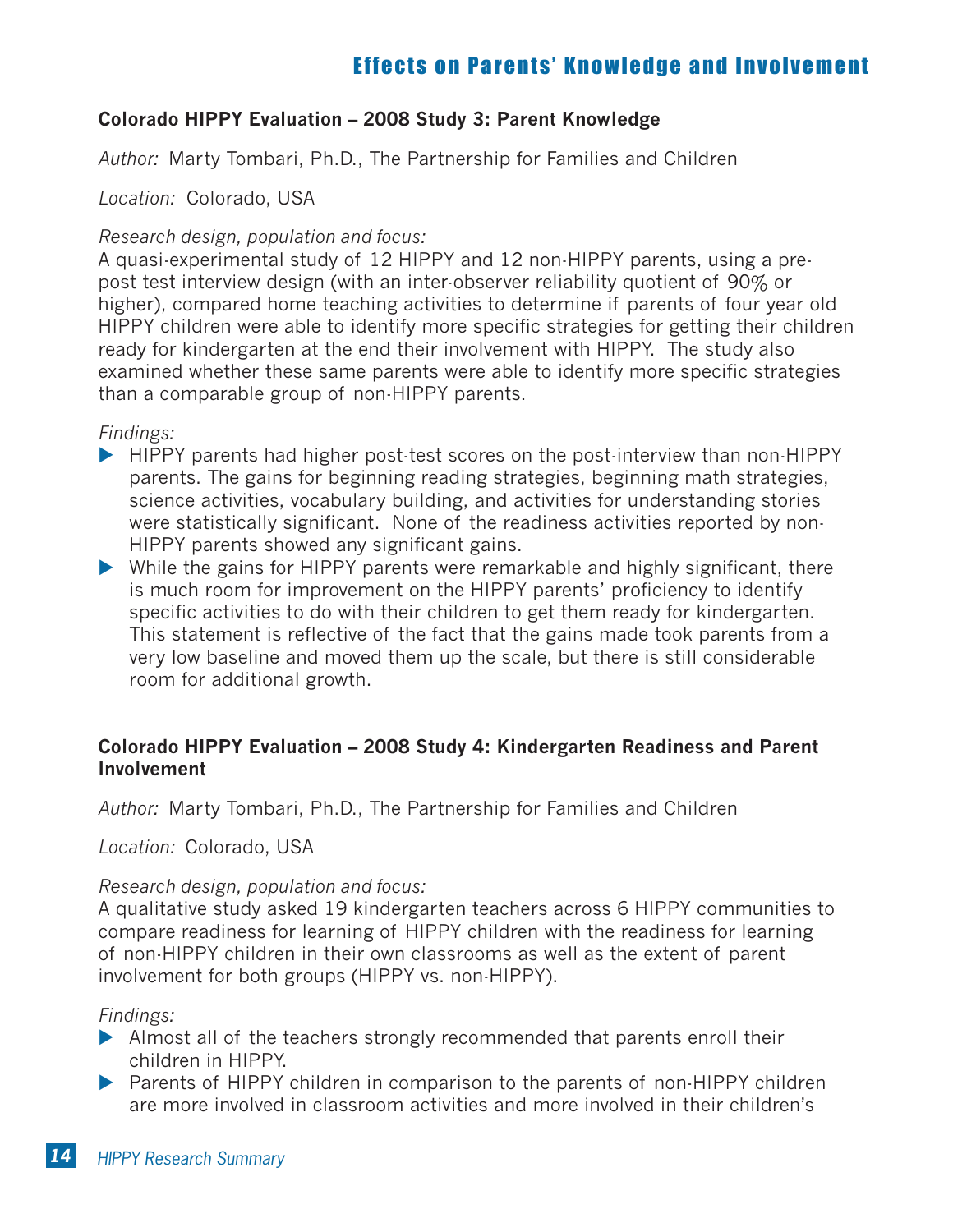education.

# **The Impact of HIPPY on Attachment and Maternal Sensitivity**

*Author:* Angela Nievar, Ph.D.

*Location:* Texas, USA

#### *Research design, population and focus:*

A comparison study using a control group (children on a waiting list for HIPPY) with 48 children in each group examined the parenting behaviors of HIPPY and non-HIPPY parents. These included appropriate responsiveness of parents, responsibility parents take for their children, and the type of environment that parents provide for their children.

*Findings:* 

• There was a positive and significant relationship between participation in HIPPY and parenting behaviors. In addition, parents in the non-HIPPY group reported significantly more attachment-related stress.

### **Colorado HIPPY Evaluation: Early Childhood Home Observation for the Measurement of the Environment**

*Author:* Tracey O'Brien, Center for Educational Policy Analysis at the University of Colorado at Denver

*Location:* Colorado, USA

#### *Research design, population and focus:*

Using a pre/post test design with 452 families in the 2005-2006 program year and 687 families in the 2006-2007 program year, this evaluation examined improvements made in parenting practices as they relate to the child's home environment using the Early Childhood Home Observation for the Measurement of the Environment. The HOME inventory contains 55 items clustered into 8 subscales: 1) learning materials; 2) language stimulation; 3) physical environment; 4) parental responsivity; 5) learning stimulation; 6) modeling of social maturity; 7) variety in experience; and 8) acceptance. The inventory is done through both observation and an interview with the HIPPY parent.

*Findings:* 

 $\blacktriangleright$  In both years, parenting behaviors on all subscales were higher on the post test. Gains were most pronounced in the areas of Learning Materials and Variety in Experience.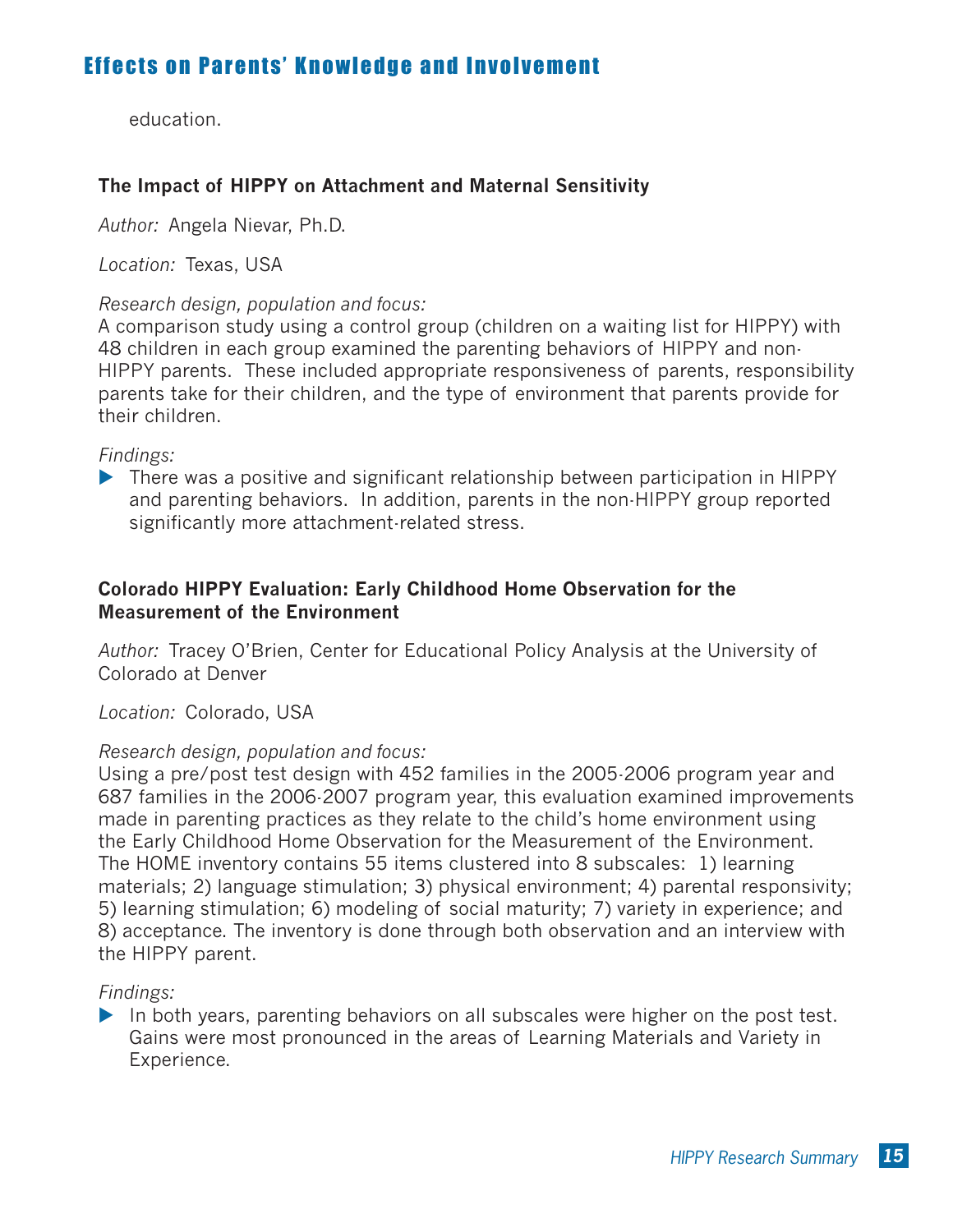# **HIPPY La Perouse: An Evaluation Report**

*Authors:* Maya Haviland, Liz Orr and Sherri Longbottom

*Location:* La Perouse, Australia

#### *Research design, population and focus:*

Utilizing a participatory action research and evaluation framework, this study engaged members of the community to discover the impacts of the HIPPY program on their community. La Perouse, a predominantly Indigenous community, is auspiced by the University of New South Wales and housed within the La Perouse public school system. The study focused on feedback, gathered by interviews and observations, from parents, teachers and staff members about their perceptions of the programs' impact and its delivery approach.

#### *Findings:*

Improvements to relationships and social skills:

- HIPPY grows and demonstrates good parent child relationships Parents report greater confidence in their parenting role. Through working with HIPPY they learn how to talk to their kids, how to read to their kids and how to learn with their kids.
- Involvement in HIPPY increases parents' confidence and skills to be involved in their children's education.
- Involvement in HIPPY changes parents' negative experiences of school.

### **Integration von Migrantenkindern – Sprachprogramme im Vergleich [Integration of Migrant Children – Comparison of Language Programs]**

*Author:* Denise Reinhold

#### *Location:* Bamberg, Germany

#### *Research design, population and focus:*

The goal of the dissertation was to examine and compare four programs (frühstart", "HIPPY", "Rucksack" and Sprachkompetenzzentrum") in terms of their concepts, structural arrangement, as well their strengths and weakness. This practice oriented evaluation also provided insight to better understand the target groups and the integrative effect of the programs.

*Findings:* 

- The HIPPY program is more effective than some of the other programs in reaching hard to reach families (i.e. parents, who are often isolated, integrate little into the community).
- ▶ Due to its well structured curriculum HIPPY is also particularly effective in teaching parents with little experience or low literacy level in becoming their child's first teacher.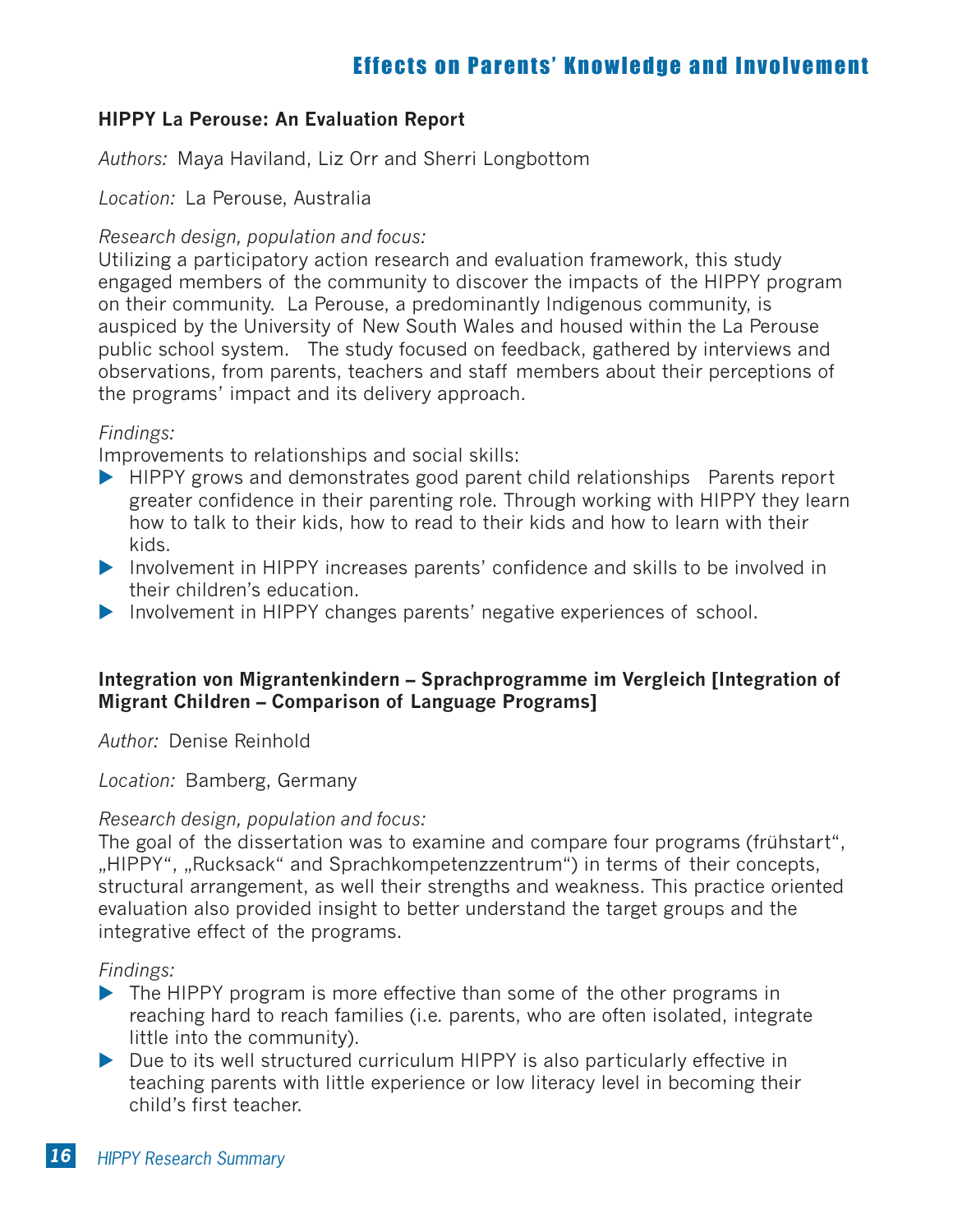Home visitors in HIPPY who share the same cultural background and similar life circumstances, have great understanding of the families they serve and are also able to better able to encourage participation of families in the program.

#### **Taking ownership: The implementation of a non-Aboriginal early education program for on-reserve children**

*Author:* Michelle Beatch

*Location:* British Columbia, Canada

#### *Research design, population and focus:*

This year-long, qualitative study, analyzed data collected from interviews and observations, to assess the appropriateness of HIPPY program in 5 on-reserve First Nations communities. The study focused on the experiences of the Aboriginal women (4 home visitors and 1 coordinator) who delivered the program. The original focus was to determine if a non-Aboriginal program was suitable in this context.

#### *Findings:*

- ▶ A process of "taking ownership" of HIPPY unfolded which included changes in the women's views regarding (1) the strengths of the program; (2) self-identity; and (3) the identification of the program as Aboriginal.
- Through taking ownership, the women were no longer content to deliver HIPPY strictly as it was described in the program manuals. Although the women continued to maintain that HIPPY was valuable for their communities, their actions and words clearly demonstrated that sharing cultural knowledge in the context of the program was important to them and, they believed, important for the children and families they worked with.

#### **Home visiting for at-risk preschoolers: A successful model for Latino families. (Paper presented at the Annual Conference of the National Council on Family Relations. Little Rock, Arkansas)**

*Authors:* Angela Nievar, Ph.D., Arminta Jacobson, Ph.D., and Shannon Dier

#### *Location:* Texas, USA

#### *Research design, population and focus:*

A quasi-experimental design compared 48 families on the program waiting list with 48 families who had completed at least 6 months of home visits. All participants spoke Spanish, although 3% were bilingual. Data on parenting self-efficacy, maternal depression, parenting practices, children's behaviors and language skills, and contextual factors were collected using the Parenting Stress Index, Parental Involvement and Efficacy, Center for Epidemiological Survey-Depression, Marital Conflict Scale, Marital Satisfaction, Home Observation for Measurement of the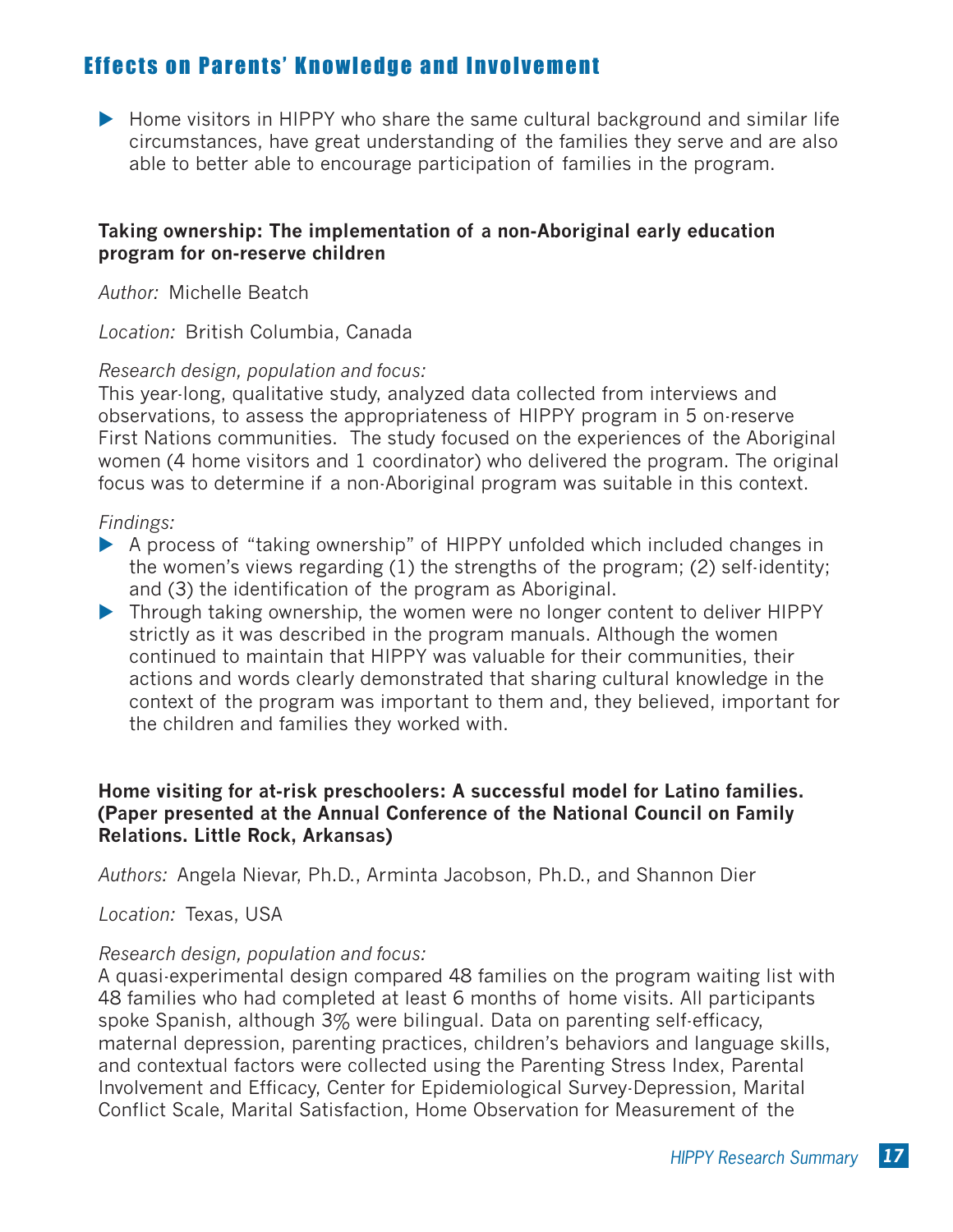Environment, Child Behavior Checklist, and the Peabody Picture Vocabulary Test. The study examined the impact of HIPPY on parenting behaviors and on increasing children's vocabulary.

### *Findings:*

- Independent t tests showed significant differences between program participants and the control group on the home environment, marital satisfaction, parental efficacy, and attachment-related stress.
- ▶ Two multiple regressions indicated a positive program effect on the home environment and children's receptive vocabulary, controlling for income, maternal depression, and contextual factors.
- $\blacktriangleright$  The significant effect of the intervention on the total home environment is an outcome consistent with the HIPPY program's goal of empowering parents as their children's first teacher.

**Niedrigschwellige Familienbildungsprogramme für Familien mit igrationshintergrund: Ein Überblick über innovative Angebote der Elternbildung und frühkindlichen Förderung mit einer empirischen Analyse des Hausbesuchsprogramms HIPPY [Low-threshold familiy programs for families with migration backround: A overview of innovative offers for parental education and early childhood support including an empirical analysis of the home education program HIPPY]**

*Author:* Veronika Geib

*Location:* Würzburg, Germany

# *Research design, population and focus:*

The dissertation compares seven family programs (Parents as Teachers, Opstapje, Griffbereit, Rucksack, frühstart, KIKUS, Mama-lernt-Deutsch and HIPPY) based on their basic ideas, target groups, conceptions, goals and evaluations. Theoretically, the immigration aspects in Germany and the importance of family education, especially for families with migration background, are discussed. Qualitative analysis includes interviews with six former and six current paraprofessional aides from Munich and Berlin. The research is based on the experiences of the paraprofessional aides and the benefits and limitation of working with paraprofessionals.

# *Findings:*

- $\blacktriangleright$  The main purposes of the program were accomplished, where the children benefitted in their development and were prepared for school. While the mothers took an active part in the learning process of their children, increased selfconfidence, and improved their German language skills, the fathers did not participate often in the program.
- Conceptually, the program is successful based on home visits and group meetings. The home visits seemed to assist families with stressful home situations, while group meetings provided information on education, the school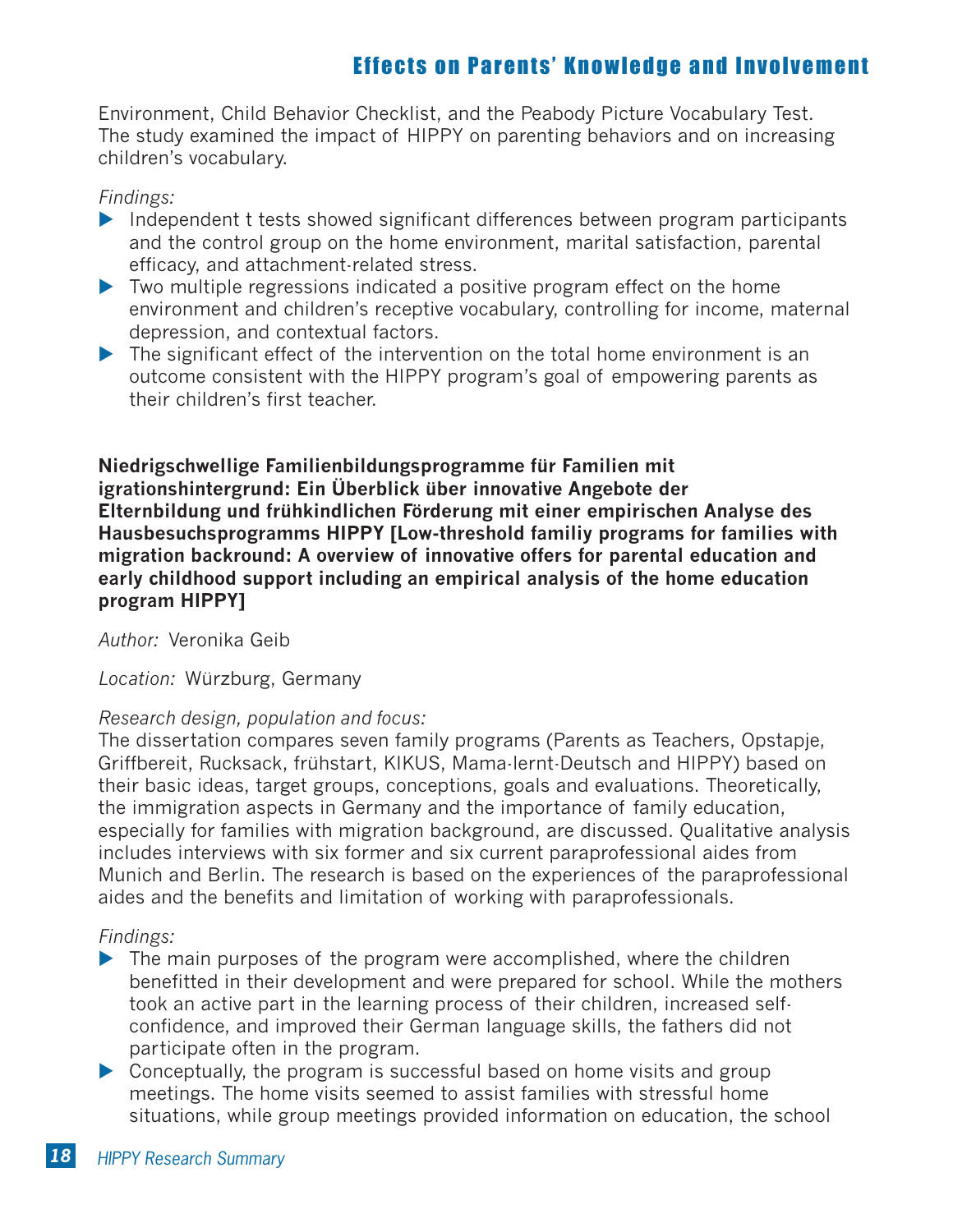system and health issues, and reduced social isolation. A programmatic concern is the lack of attendance at the group meetings.

- $\blacktriangleright$  Paraprofessionals assisted parents in becoming familiar with the HIPPY materials and provided social service resources. The aides who shared the same native language and cultural background had an advantage with working with the families. It was found that it was a benefit if the paraprofessionals were mothers themselves and completed the program with their own children. Paraprofessionals should be open-minded, friendly, flexible, tolerant, and assertive and have good time management skills.
- If the aides benefit from learning about human development and parenting skills. After employment with HIPPY, the paraprofessionals gain more self-confidence but career opportunities are slim.
- The cooperation and teamwork between the paraprofessionals and the local coordinator is very important, which may be related to the aides ability to fulfill the program's high expectations.

### **Evening Up The Odds…A Study of Eighteen Young People who Completed HIPPY with Their Parents Between 1992 and 1998**

*Author:* Sue Younger, Great Potentials Foundation

*Location:* New Zealand

# *Research design, population and focus:*

HIPPY has been operating in New Zealand since 1992. Children from the early years are now adolescents, some of whom have finished school and gone on to training or employment. This study interviewed eighteen HIPPY graduates using a range of qualitative and quantitative tools, including an adolescent attachment interview. The parent who took each graduate through HIPPY was also interviewed as to their perception of the graduate and the impact of HIPPY on their child, their parenting and their own life.

*Findings:* 

All parents interviewed were positive about their participation in HIPPY, felt that HIPPY had influenced their children in a positive way and felt that the "great start" HIPPY had given their children at school had continued to have an impact throughout their schooling. Parents reported that HIPPY had helped them learn to teach their children and introduced them early to concepts and skills that remained useful throughout school and other aspects of life. All HIPPY parents interviewed felt HIPPY had helped "kick-start" a positive, attached relationship where they enjoyed encouraging their child's learning. Many of the parents felt the lasting benefits of HIPPY for their children accrued from the changes in their own habits, attitudes and understanding of parenting from the time of HIPPY on. 53.8% mothers interviewed went on to further training and/or a change in occupation after their involvement in HIPPY.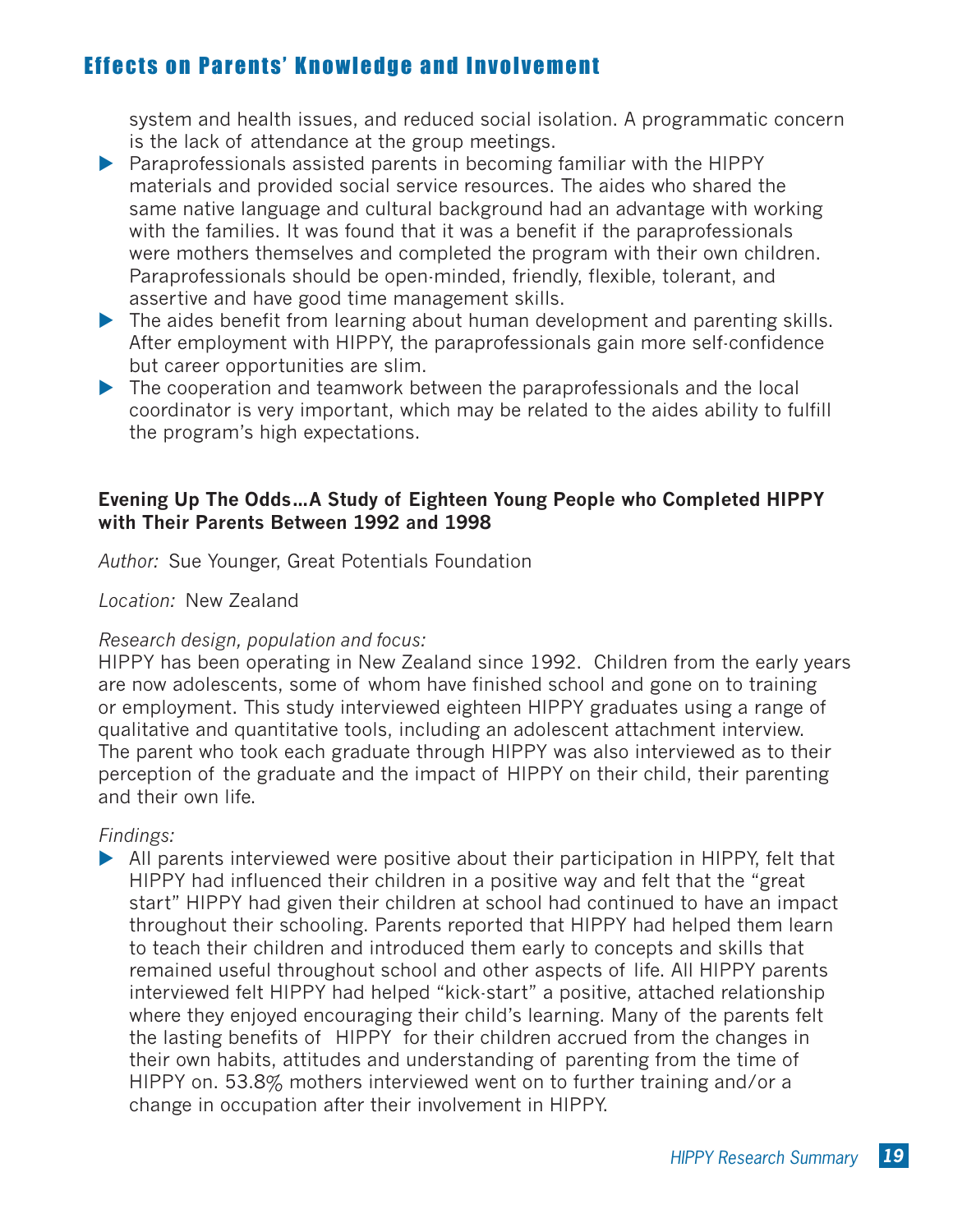# **HIPPY La Perouse: An Evaluation Report (2004)**

*Authors:* Maya Haviland, Liz Orr and Sherri Longbottom

*Location:* La Perouse, Australia

#### *Research design, population and focus:*

Utilizing a participatory action research and evaluation framework, this study engaged members of the community to discover the impacts of the HIPPY program on their community. La Perouse, a predominantly Indigenous community, is auspiced by the University of New South Wales and housed within the La Perouse public school system. The study focused on feedback, gathered by interviews and observations, from parents, teachers and staff members about their perceptions of the programs' impact and its delivery approach.

### *Findings:*

Broader community impact:

- HIPPY La Perouse helps to connect the community.
- HIPPY supports employment and skills development in the community.
- HIPPY parents get to meet other parents.
- ▶ Connecting HIPPY to other Aboriginal communities is an important aspect of the program.

# **Care Identity and Inclusion Project: Investigating the Links between Private Time and Social Inclusion**

*Author:* Paul Kershaw, Principal Investigator

*Location:* British Columbia, Canada

#### *Research design, population and focus:*

Research study that investigates the links between the private time that a parent or another caregiver spends interacting with children and the level of social inclusion they enjoy. Particular attention is paid to the way cultural identity is transmitted through intergenerational caring for children in minority ethnic groups. The research involves five HIPPY Canada sites from neighborhoods in Vancouver and Toronto, as well as a consortium of five First Nations groups in British Columbia.

# *Findings:*

- ▶ Although the project is scheduled for completion in March 2009, preliminary results confirm the project hypothesis that social inclusion requires 'private' time.
- $\blacktriangleright$  Project participants suggest that inclusion is theorized too narrowly by academics and policy makers whenever they fail to appreciate (a) the role that 'private' family time plays in mediating their participation in state, market and community sectors; and (b) the extent to which full social inclusion actually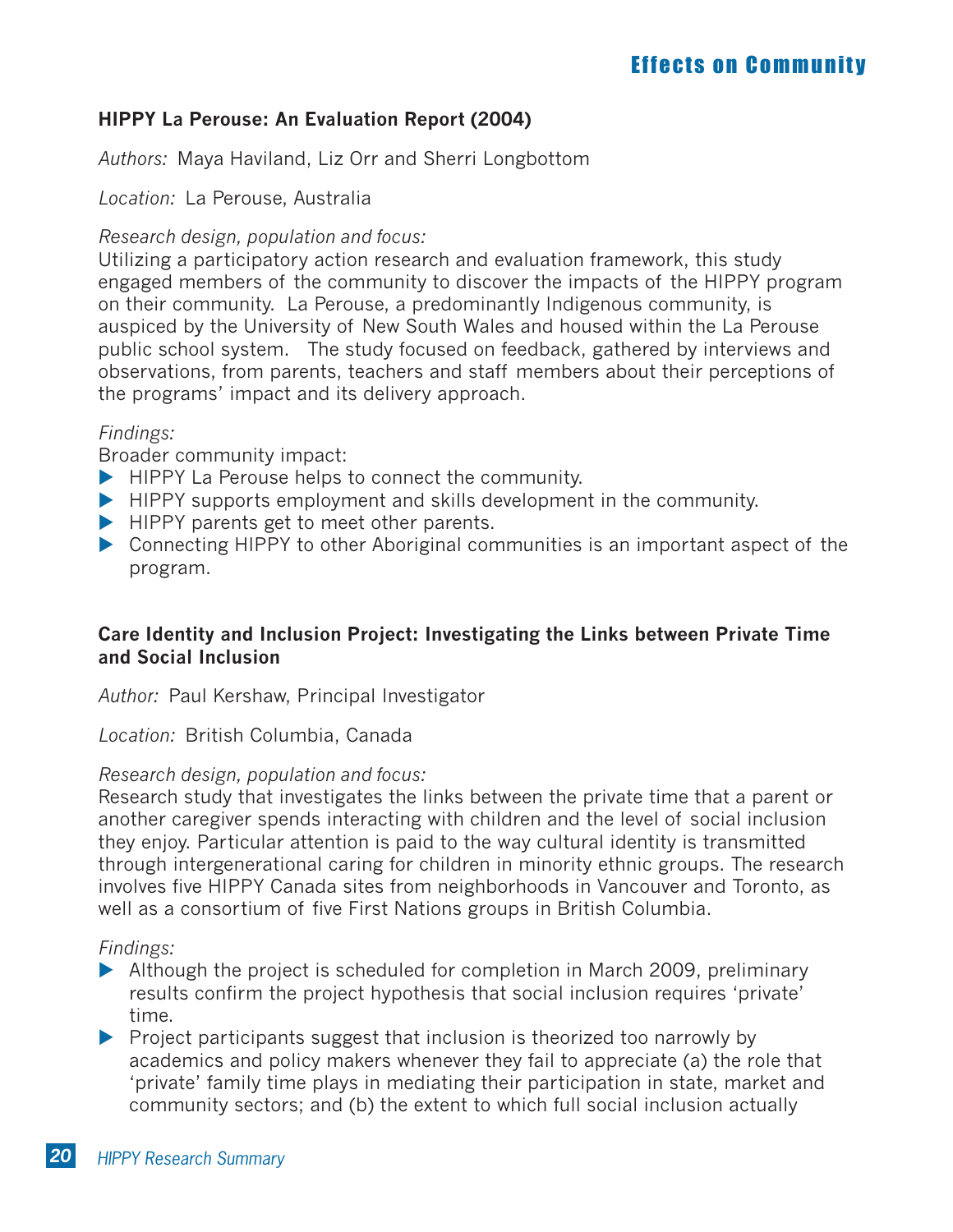# **Effects on Community**

requires sufficient access to, and time in, a fluid family network of their choosing. ▶ Findings of this multi-year research, funded by the Ministry of Human Resources and Social Development, are expected to provide evidence-based insight into best practices in family literacy.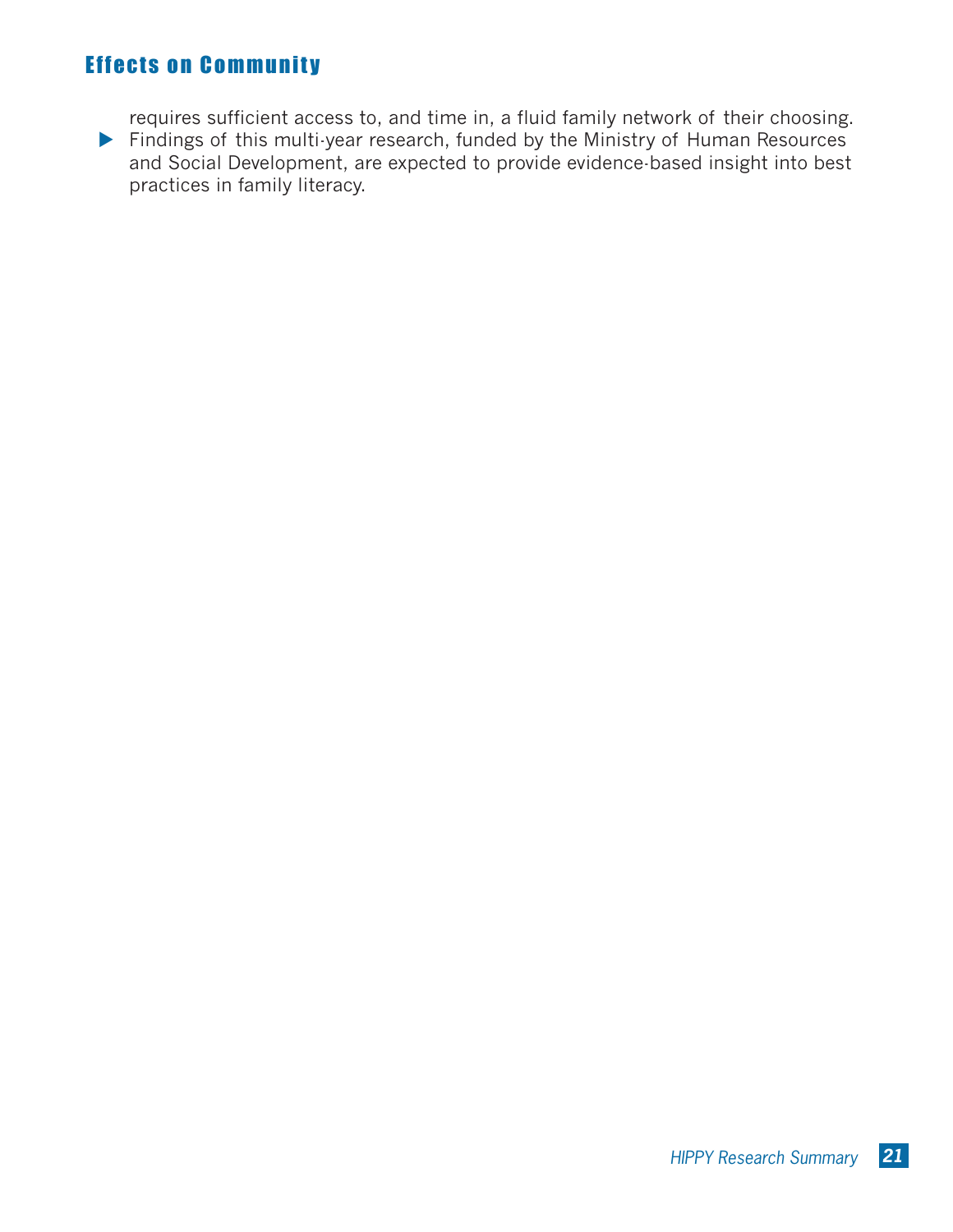# National and International Reports that refer to HIPPY

# **Transforming Communities through Service: A Collection of 51 of the Most Innovative AmeriCorps Programs in the United States (2005)**

*Group/Organization:* Innovations in Civic Participation

▶ Lists HIPPY as one of the most innovative AmeriCorps programs in the United **States** 

### **Home visitation assessing progress, managing expectations (2006)**

*Group/Organization:* University of Chicago, Chapel Hill Center for Children

▶ One of six major national home visitation programs highlighted as a model early intervention program

# **What works for education: Lessons from Experimental Evaluations of Programs and Social Interventions to Enhance Educational Outcomes (2008)**

*Groups/Organizations:* Child Trends

 $\blacktriangleright$  Highlighted as a social program that has been rigorously evaluated to impact academic achievement

# **Model Programs: Home Instruction for Parents of Preschool Youngsters (HIPPY) (1999)**

*Group/Organization:* Office of Juvenile Justice and Delinquency Prevention

▶ Listed as a model program that is an effective family program for prevention of delinquency

# **Up and Running: A Compendium of Multi-site Early Childhood Initiatives (2004)**

*Group/Organization:* State Early Childhood Policy Technical Assistance Network

▶ Reports HIPPY is a sustainable program that has been replicated in many states

# **Home Visiting: Strengthening Families by Promoting Parenting Success (2007)**

*Group/Organization:* National Human Services Assembly

▶ Lists HIPPY as a national model of home visiting programs, with a cost per family estimated at \$1, 837 and a demonstrated net savings of \$1,476 per family served

# **What does economics tell us about early childhood policy? (2008)**

*Group/Organization*: Rand Corporation

▶ The benefit cost ratio for HIPPY USA is 1.80 (\$3,032/\$1,681), meaning that the program generates a benefit of \$1.80 for each dollar invested in the program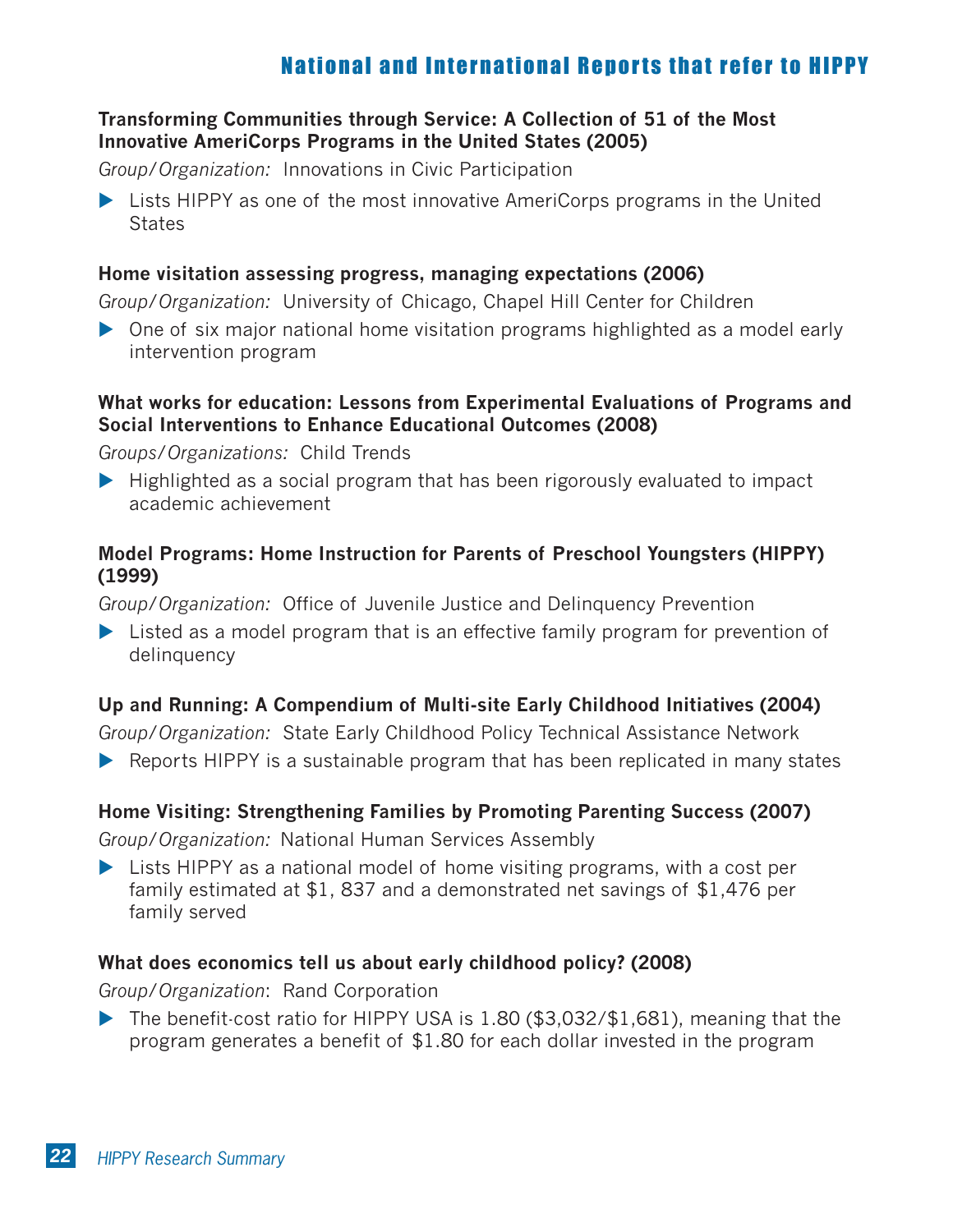# National and International Reports that refer to HIPPY

# **The Economies of Early Childhood Policy: What the dismal science has to say about investing in children (2008)**

*Group/Organization:* Rand Corporation

Highlights HIPPY as an early childhood intervention program that can reduce future costs by promoting positive development and lessening poor child/family outcomes

# **Benefits and Costs of Prevention and Early Intervention Programs for Youth (2004)**

*Group/Organization:* Washington State Institute for Public Policy

▶ Reports that the benefit-cost ratio for HIPPY USA is 1.80 (\$3,032/\$1,681)

### **Education for All Global Monitoring Report 2007: Strong foundations, early childhood care and education (2006)**

*Group/Organization:* United Nations Educational, Scientific and Cultural Organization (UNESCO)

▶ Reports that many countries have limited access to formal early childhood education programs, but programs like HIPPY provide international access to improve the quality of care and education to young children

# **Family Literacy (Policy Brief No. 19) (2007)**

*Group/Organization:* Family Strengthening Policy Center at National Human Services Assembly

▶ Recommends the HIPPY program because it expands access to literacy programs for families with limited mobility

# **Ensuring the Best Start in Life: Targeting versus Universality in Early Childhood Development (2007)**

*Group/Organization:* Institute for Research and Public Policy (IRPP)

▶ Lists HIPPY as one of five Canadian parent focused initiatives that is a targeted program with a \$1.80 benefit for every dollar spent by age 5

# **Education and the Integration of Migrant Children (2008)**

*Group/Organization:* Network of Experts in Social Sciences of Education and Training (NESSE)

 $\blacktriangleright$  Highlights HIPPY as a program that raises opportunities of migrant children in education on the societal, school, and individual levels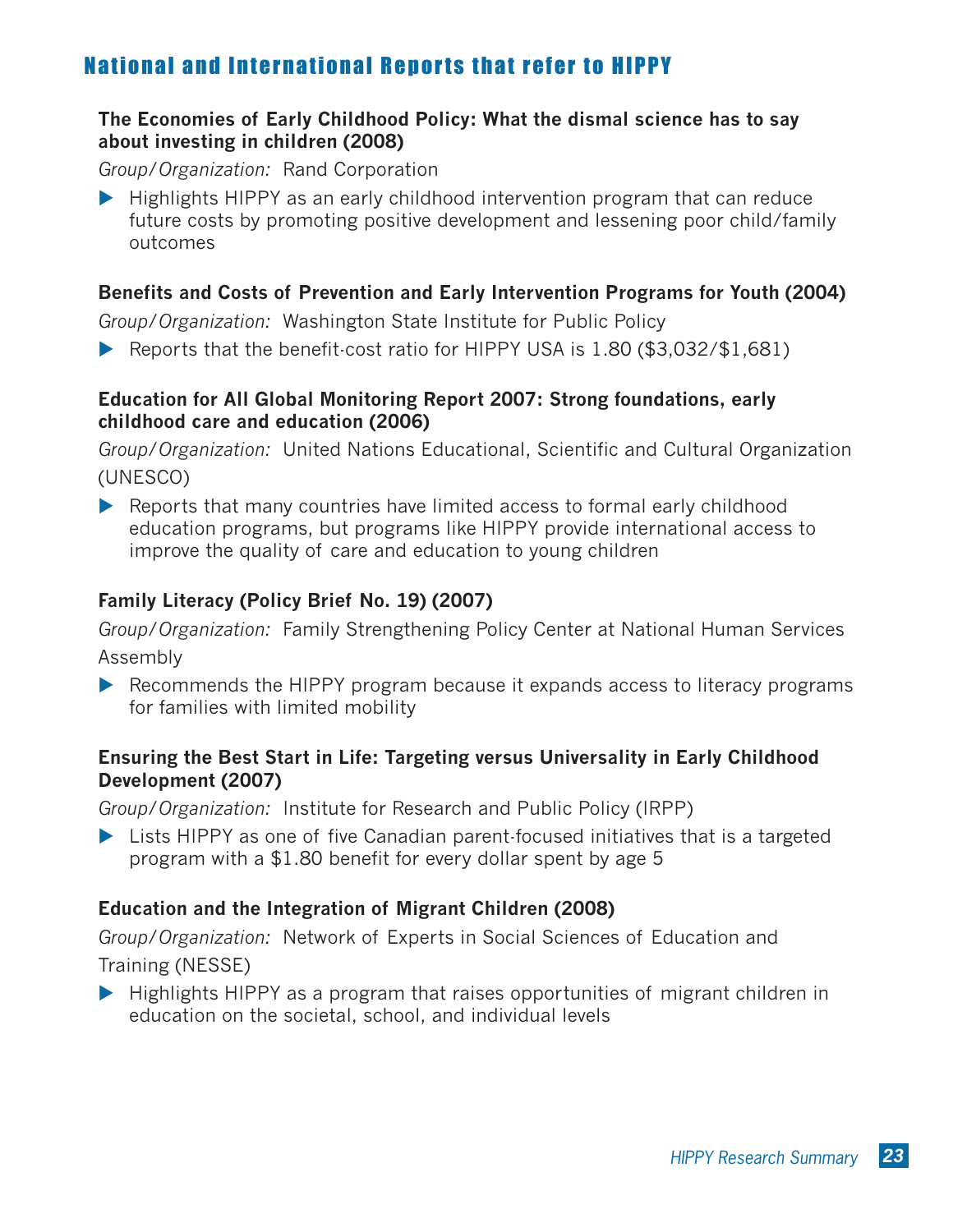# National and International Reports that refer to HIPPY

# **From Immigration to Participation: A Report on Promising Practices in Integration (2008)**

*Group/Organization:* Public Policy Forum

It This research report on current perspectives and innovative strategies on migrant settlement names HIPPY a promising practice in engaging communities in the settlement process of newcomers.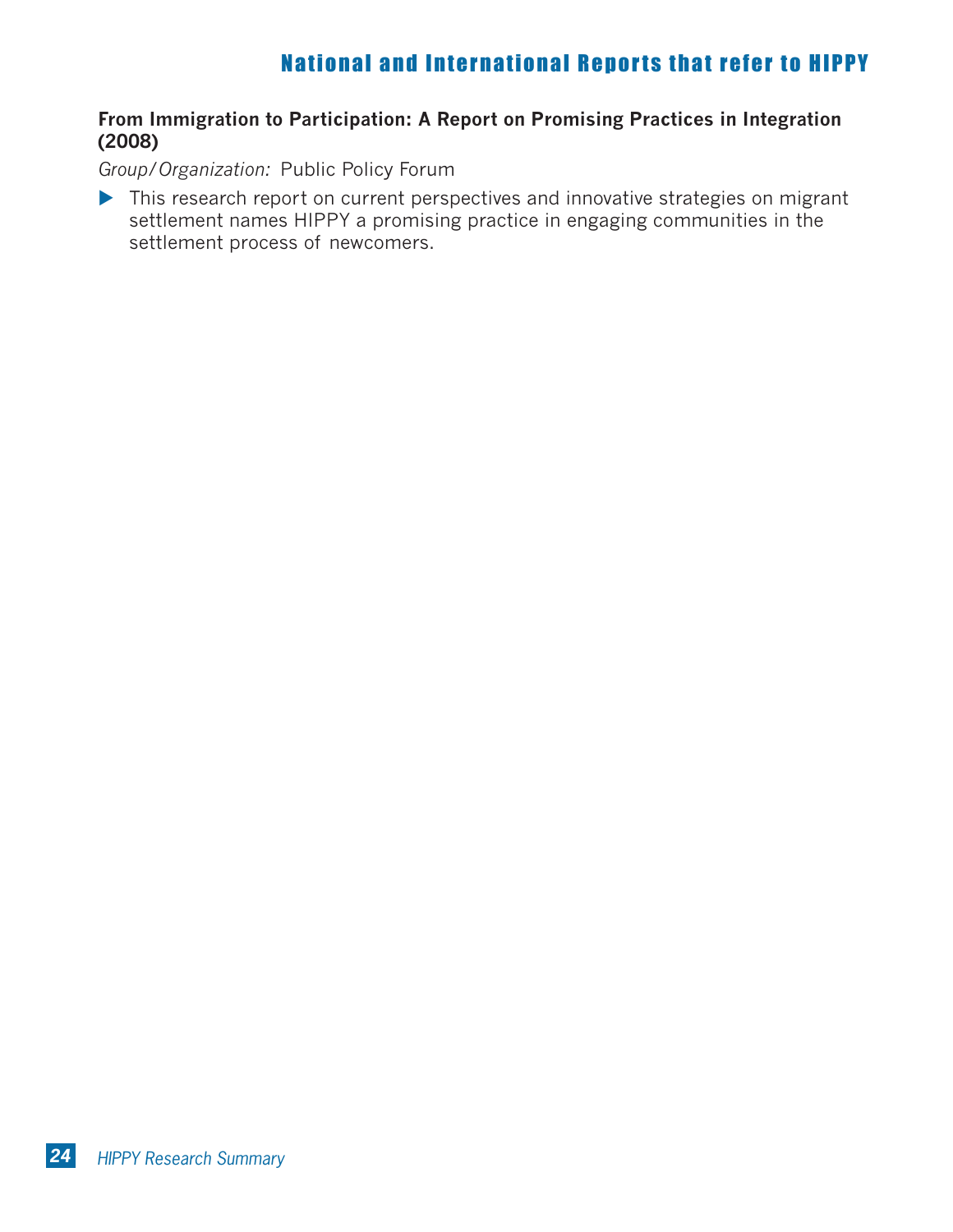# References

Alabama HIPPY. (n.d.). *McIntyre middle school study*. Montgomery, AL: Joann Shum.

- *An Evaluation Report of Louisiana HIPPY Corps: An AmeriCorps-Funded Component of the Louisiana HIPPY Program.* (n.d.). University of Louisiana, Center for Child Development.
- Beatch, M. (2006). *Kershaw care identity and inclusion project: Investigating the links between private time and social inclusion.* Unpublished thesis, Simon Fraser University, British Columbia, Canada.
- Black, M.M. and Powell, D. (2005). *Year One HIPPY AmeriCorps Evaluation: Parent Involvement in Literacy Activities and Children's Receptive Vocabulary Development.* University of South Florida, Department of Child and Family Studies.
- Black, M.M. and Powell, D. (2006). *Year Two HIPPY AmeriCorps Evaluation: Children's Receptive Vocabulary Development, Parental Involvement in Literacy Activities for First-Year Parents, and Additional Benefits for Second-Year HIPPY Parents.* University of South Florida, Department of Child and Family Studies.
- Black, M.M. and Powell, D. (2007). Y*ear Three HIPPY AmeriCorps Evaluation: Children's Receptive Vocabulary Development, Parental Involvement in Literacy Activities for First-Year Parents, and Additional Benefits for Second-Year HIPPY Parents.* University of South Florida, Department of Child and Family Studies.
- Garcia, M. (2006). *The impact of HIPPY on reading, math and language achievement of Hispanic English language learners.* Unpublished doctoral dissertation, University of North Texas, Denton.
- Gieb, V. (2009). *Niedrigschwellige Familienbildungsprogramme für Familien mit Migrationshintergrund: Ein Überblick über innovative Angebote der Elternbildung und frühkindlichen Förderung mit einer empirischen Analyse des Hausbesuchsprogramms HIPPY [Low-threshold familiy programs for families with migration backround: A overview of innovative offers for parental education and early childhood support including an empirical analysis of the home education program HIPPY]*. Unpublished doctoral dissertation. Fachhochschule Würzburg-Schweinfurt [Wuerzburg-Schweinfurt University of Applied Sciences], Germany.
- Godfrey, C. (2006). *Responses to an Early Childhood Educational Intervention with Disadvantaged Families an Exploratory Study.* Unpublished dissertation, University of Victoria, Australia.
- Kershaw, P. (2008). *The care, identity and inclusion project: Investigating the links between private time and social inclusion.* In-progress research, Human Early Learning Partnership (HELP). British Columbia, Canada.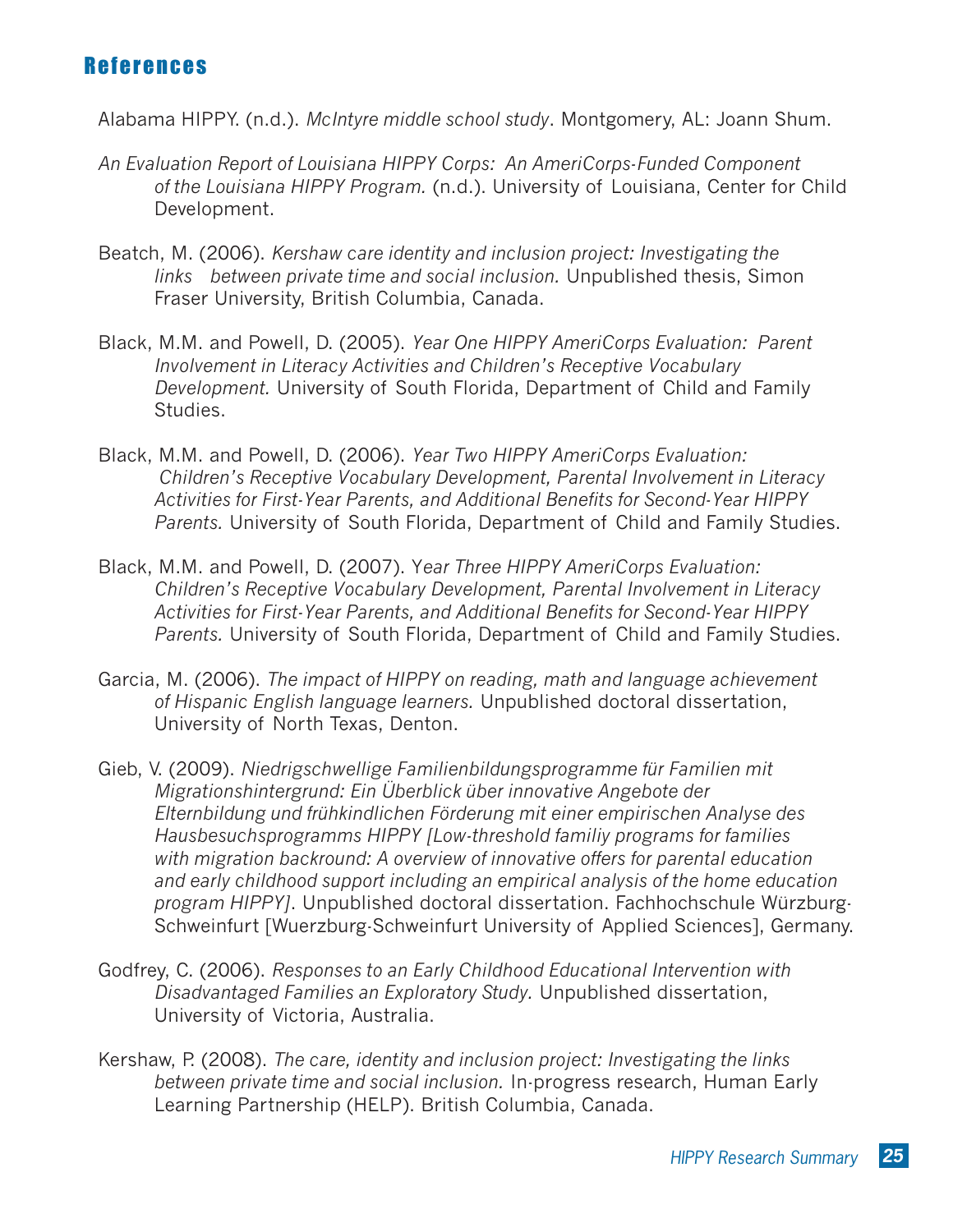- Necoechea, D. M. (2007). *Children at-risk for poor school readiness: The effect of an early intervention home visiting program on children and parents.* Unpublished doctoral dissertation, University of California, Riverside, CA.
- Nievar, A. (2008). *The Impact of HIPPY on Attachment and Maternal Sensitivity.*  University of North Texas research with a grant from the Timberlawn Foundation.
- Nievar, A. M., Jacobson, A., & Dier, S. (2008, November). *Home visiting for at-risk preschoolers: A successful model for Latino families.* Paper presented at the annual conference of the National Council on Family Relations, Little Rock, Arkansas.
- Nievar, A. M. and Martinez-Cantu, V. (2009, April). I*ntervention in early childhood: Links to school success.* Paper to be presented at the annual meeting of the American Educational Research Association, San Diego, CA.
- O'Brien, T., Garnett, D., & Proctor, K. (2003). *Five year study of the impact of HIPPY Alamosa, Colorado.* University of Colorado at Denver, Center for Human Investment Policy.
- O'Brien, T. (2007). *Colorado HIPPY evaluation: Early childhood home observation for the measurement of the environment.* University of Colorado at Denver, Center for Educational Policy Analysis.

Pacific Research & Evaluation. (n.d.) *Pacific research study.* Portland, OR.

- Reinhold, D. (2007). *Integration von Migrantenkindern Sprachprogramme im Vergleich [Integration of Migrant Children – Comparison of Language Programs].* Unpublished doctoral dissertation, Otto-Friedrich-Universität Bamberg [University of Bamberg], Germany.
- The Partnership for Families and Children. (2008). *Colorado HIPPY evaluation 2008 Studies 1 – 4.* Denver, CO: Marty Tombari, Ph.D.
- The Partnership for Families and Children. (2007). *Colorado HIPPY evaluation: Woodcock-Johnson tests of achievement results summary.* Denver, CO: Marty Tombari, Ph.D.
- Stronger Families Learning Exchange at the Australian Institute of Family Studies. (2004). *HIPPY La Perouse: An evaluation report.* La Perouse, Australia: Maya Haviland, Liz Orr and Sherri Longbottom.
- Texas HIPPY. (2008). *The impact of HIPPY on attachment and maternal sensitivity.* Denton, TX: Angela Nievar, Ph.D.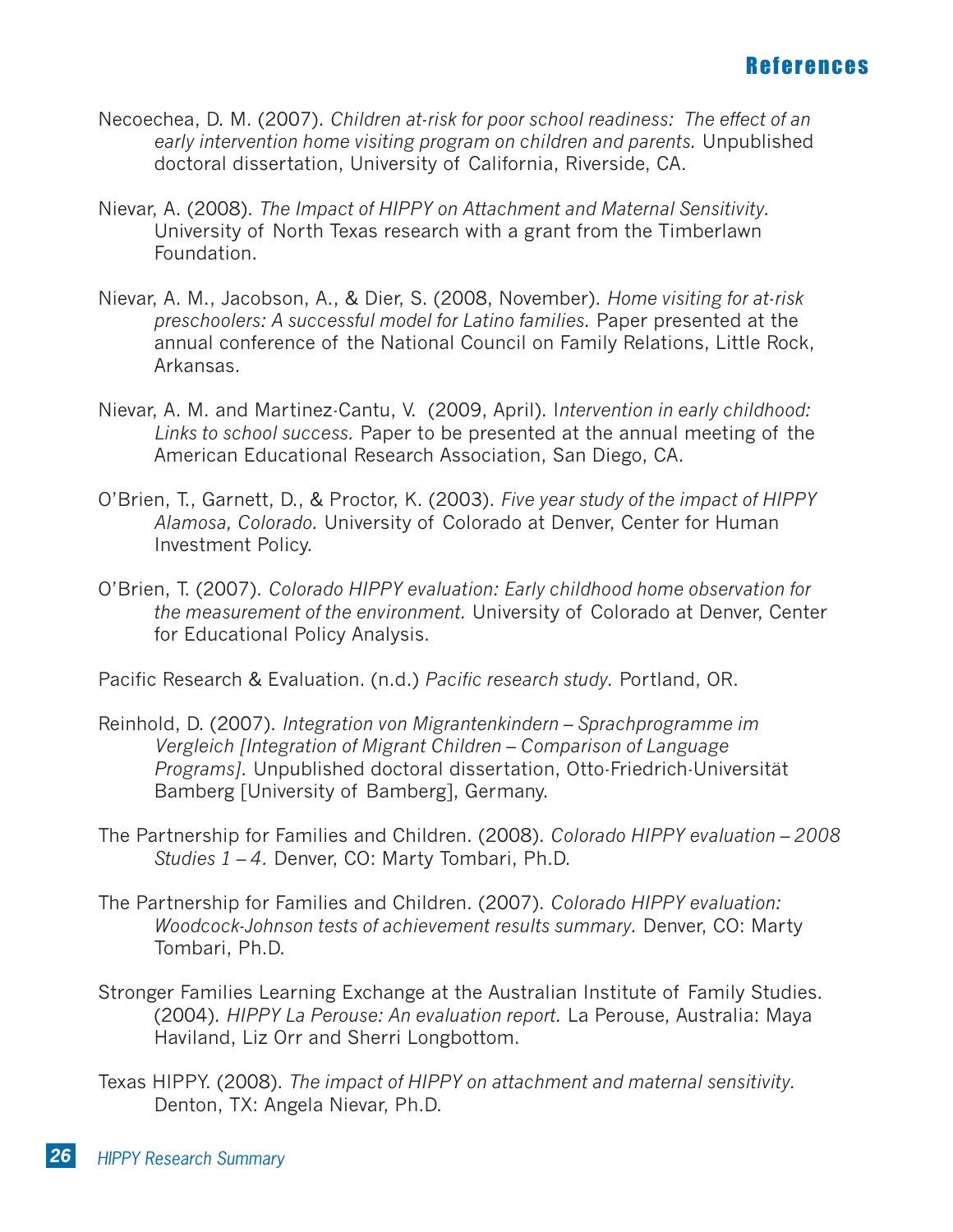# References

- Vazsonyi, A., Chen, P., & Brwoder, S. (2007). *HIPPY Alabama evaluation: FY 2007.* Alabama, U.S.: Auburn University, Department of Human Development and Family Studies.
- Younger, S. (2009). *Evening up the odds…A study of eighteen young people who completed HIPPY with their parents between 1992 and 1998.* Greater Potentials Foundation.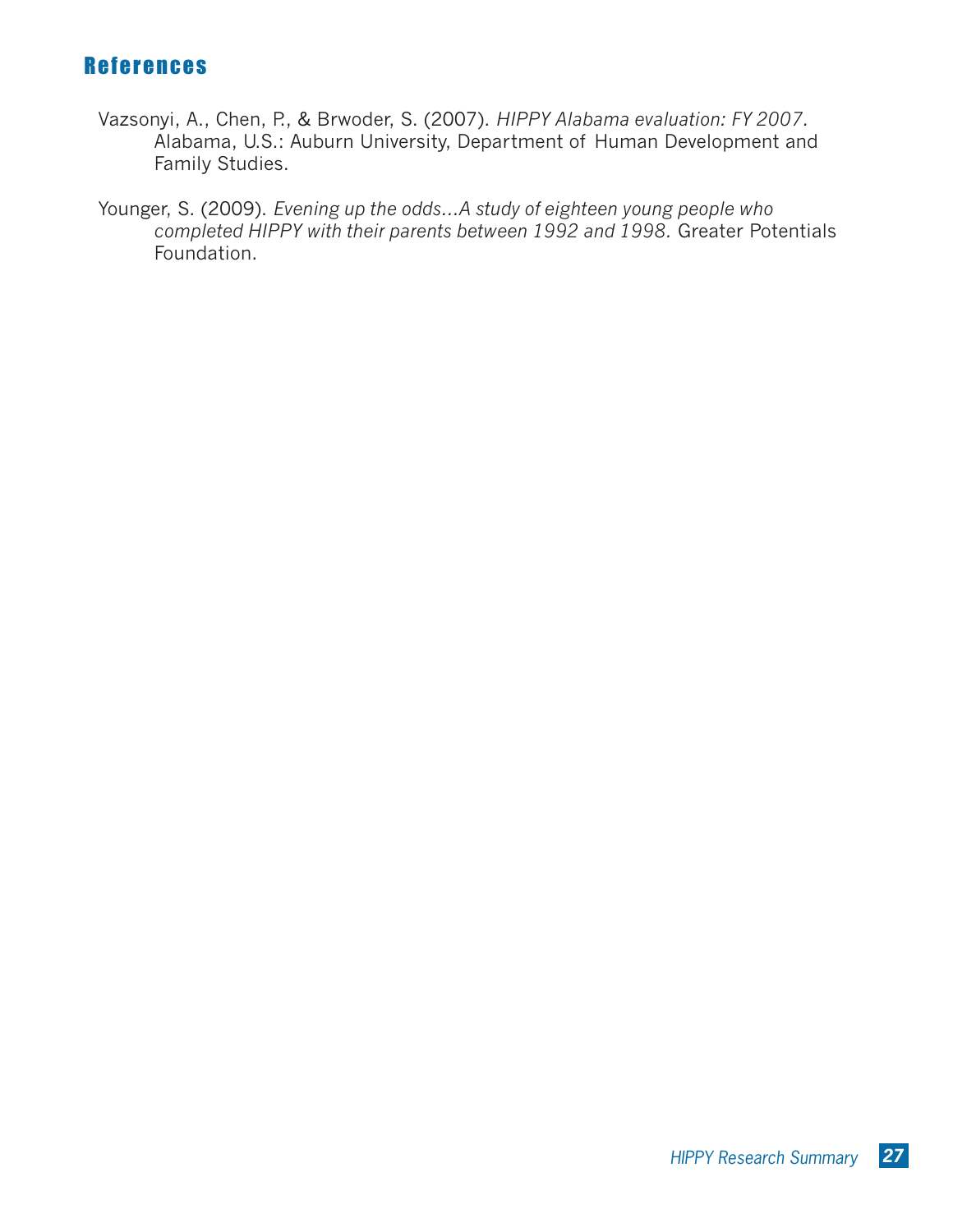# **The HIPPY Logic Model**

*(by The Florida State HIPPY office and researchers at the University of South Florida)*

The HIPPY Logic Model diagram presents a series of activities and the outcomes that are expected to occur for parents and children who are enrolled in the program for at least curriculum years 4 and 5, but preferably for all three years. The model progresses linearly, and presents a chain of events that may be read as a logical progression using "if… then" statements. However, as with most complex systems involving behavior change and skill development, the events and stages in the logic model are recursive and will experience feedback and possibly reversion before moving forward. Below is a narrative description of the stages in the HIPPY Logic Model describing the chain of events that links the activities of the HIPPY program to the final outcomes for children and parents who participate in the program.

# **HIPPY Activities**

HIPPY USA has published a list of required and recommended program practices, which outlines the guidelines for operating programs. Home visits are employed as the primary means of contact with participating families, and are conducted at least biweekly. Home visits last at least 30 minutes with the bulk of the time devoted to role play. The parent is the focus of the home visit, and home visitors are required to individualize the home visit to the family's language needs, including parent literacy level. During home visits, parent educators set the stage for parent instruction by helping parents set goals for themselves and their child. Home visitors also model teaching behavior for the parent and provide support and encouragement to the parent throughout the HIPPY year. Home visitors are trained in strategies for building rapport and trust with parents and begin each visit with a short period of conversation meant to build connection and engage parents.

The structured home visit activities include:

- ▶ Review the previous week's completed activity packet with the parent;
- ▶ Discuss the educational objectives of the current activities or review the Parent Skill Boxes (new home visitors);
- ▶ Share child development activities and concepts;
- ▶ Share activity related information discussed during the previous staff meeting;
- $\blacktriangleright$  Role play the current activity packet with the parent;
- $\blacktriangleright$  Provide the parent with other educational materials, extension activities or resources, if appropriate; and
- Inform the parent of program, school or community events.

In addition to home visits, programs are expected to hold group meetings on a biweekly basis during the program year. Group meetings must be held at a time and place convenient to parents, and parents select topics for group meetings.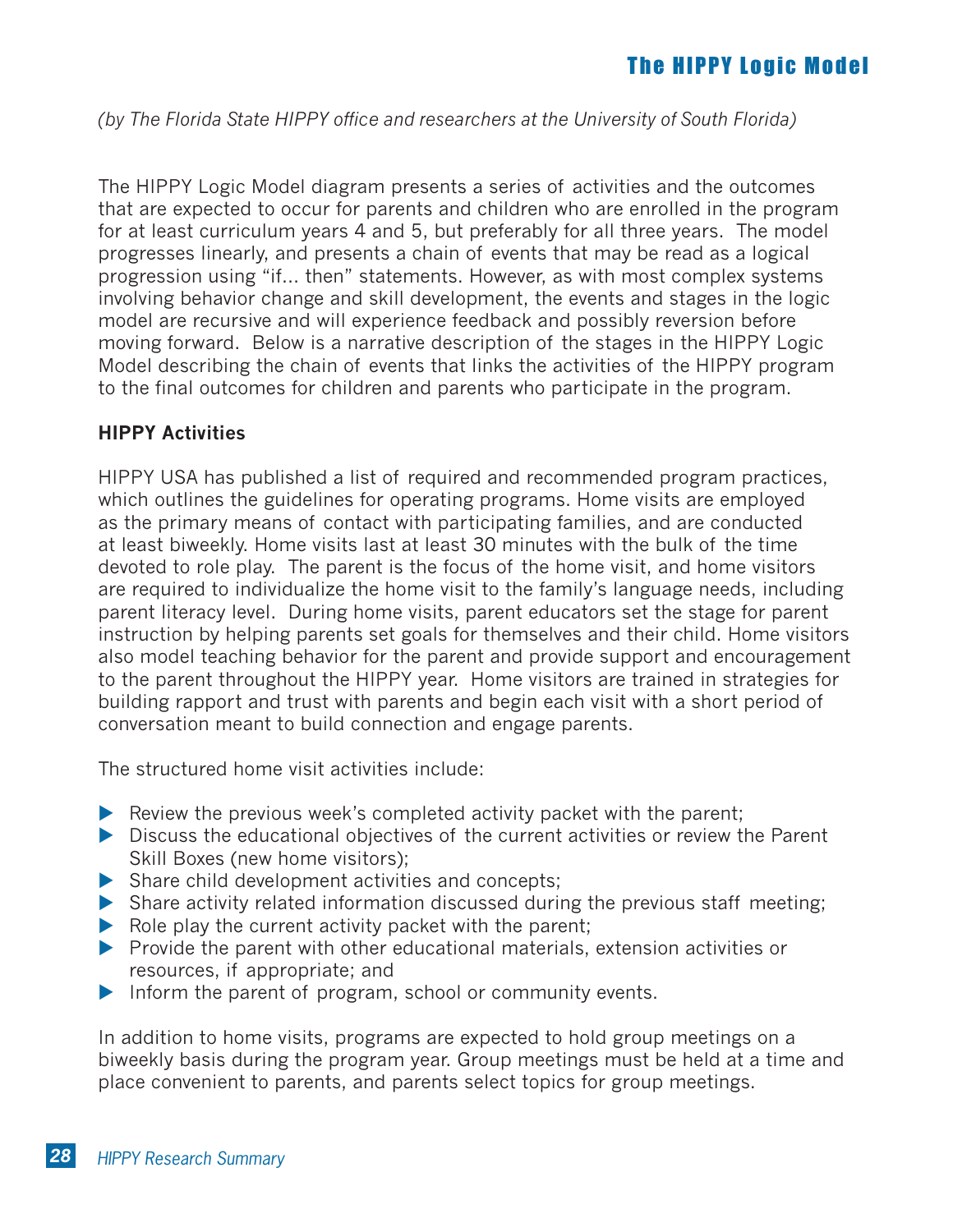# **The HIPPY Logic Model**

:

During group meetings the following activities occur

- $\blacktriangleright$  Parents role play the weekly activity packet;
- $\blacktriangleright$  Parents are presented with additional parenting information;
- ▶ Parents receive additional educational materials, information, and resources;
- ▶ Parents learn about school culture and organization; and
- ▶ Parents are exposed to a variety of topics that support their personal growth

The role play and instruction parents receive during home visits and group meetings are designed to encourage and support parents to complete the weekly activity packets with their children. After role playing activity packets during home visits and group meetings, parents work with their children to complete the assigned activity packets. Parents are expected to spend approximately 15 minutes per day, five days per week working on the activity packets with their child. Parents may also complete the supplemental extension activities with their child if they choose to do so. Activity packets include explicit directions for parents to use in instructing their child. Role play models appropriate instructional and interactive behaviors and also assists parents with creating a learning environment conducive to positive interactive exchanges including establishing a work setting in the home and a routine and schedule for completing the activities. Through these activities, parents provide their children with developmentally appropriate pre-academic instruction.

### **Stage 1 Outcomes**

Stage 1 outcomes are the changes in children and parents that are expected to occur during the time the family is enrolled in HIPPY.

In the course of reviewing and role playing the weekly activity packets with home visitors, parents gain knowledge in child development as well as a better understanding of age appropriate expectations for their child's development. They learn HIPPY teaching principles and techniques (repetition of words, positive correction, and appropriate encouragement) as well as skills for initiating, monitoring and directing educational activities with their child. Parents are encouraged to find new ways to become involved in their child's pre-academic learning and apply skill-building techniques learned in HIPPY to daily interactions with their HIPPY child and other children. Through participation in HIPPY it is also expected that parents will progressively improve their time management skills, become more responsive and responsible (as they are coached in the use and care of HIPPY materials) and thereby establish habits, routines and schedules for interacting with their child around educational activities.

At the same time that parents are increasing the time they spend on educational activities with their child, the HIPPY activity packets are increasing in complexity and length, thus providing further learning opportunities for HIPPY children. These educational opportunities and learning activities will foster children's development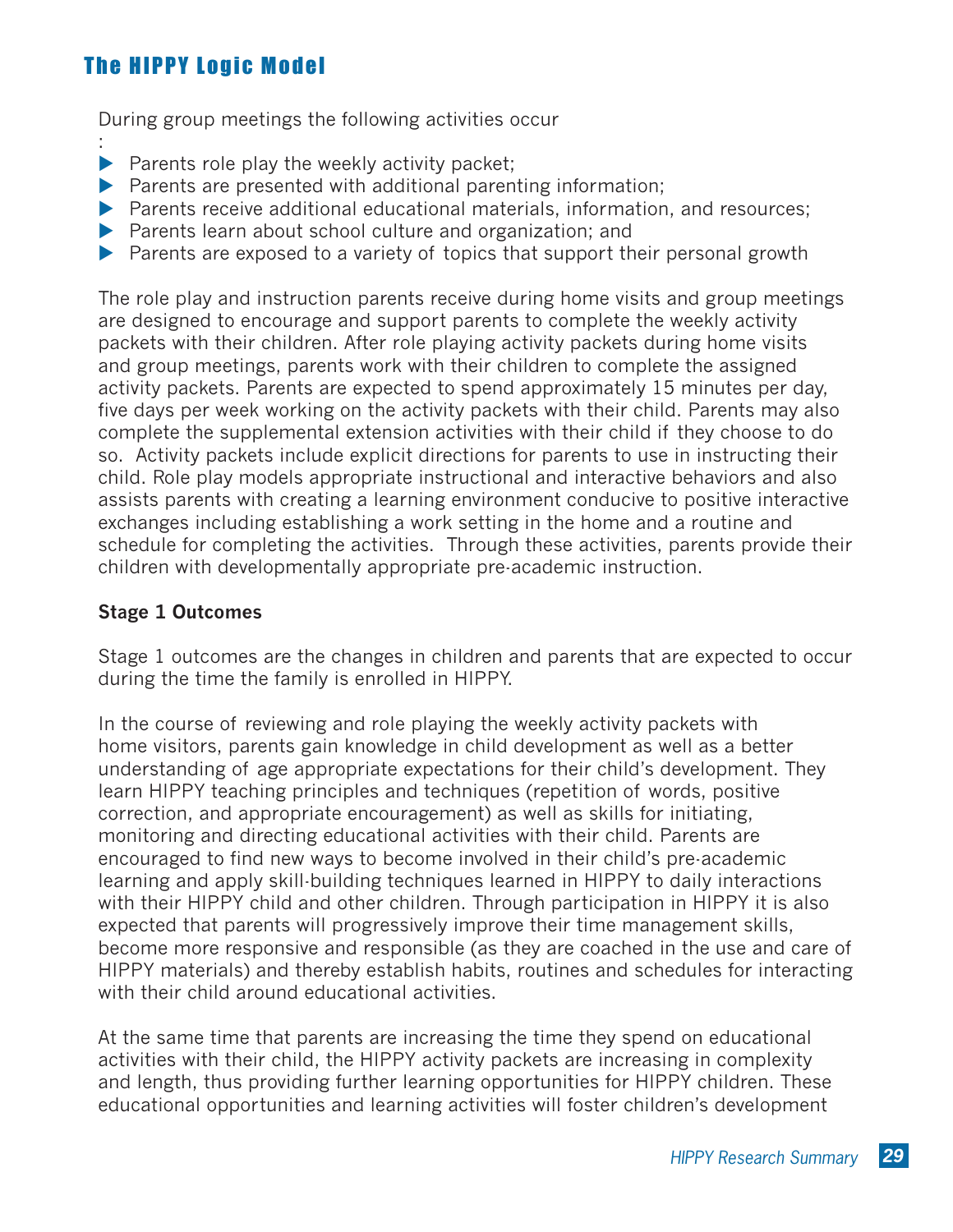across domains and the acquisition of pre-academic skills.

HIPPY is designed so that parents develop more empathy for their child and gain a better appreciation of their child's skill level and progress. As parent and child complete the weekly packets, they will naturally spend more time in quality interactions, thereby increasing the bond, on-going communication, and the confidence levels and feelings of achievement for both parent and child.

Parents are instructed using developmental concepts and terminology. Therefore, they acquire knowledge of the professional language used by educators that allows them to be more effective communicators and advocates for their children with teachers, physicians and other professionals. Through HIPPY parents develop increased understanding of their role in guiding their child's preschool instruction and their academic support role once the child is in school, leading to involvement in school activities.

A goal for parents attending group meetings with other parents from their community is an increased level of comfort participating in social interactions and group learning. As a result, parents often form new social networks and interact in a cooperative manner with other parents (e.g. joint outings, trading child care services etc.). Group meeting topics inform parents about parenting skills; community resources and events; and school events, personnel, policies, and procedures thus reinforcing information distributed by staff during home visits. This exposure translates over time into an increased connection between the parent and the child's school (once the child begins formal education) and between the parent and the community. With this foundation parents become active members of the homeschool-community partnership, often volunteering within and advocating for schools and other organizations and activities (e.g. parent-teacher organization, classroom volunteer, holiday parties, little league etc.).

# **Stage 2 Outcomes**

Stage 2 outcomes are the changes in children and parents that are expected to have occurred by the time the family has completed HIPPY 3, 4 and 5 curricula or HIPPY 4 and 5 curricula.

After completing a minimum of two years of HIPPY with their children, parents will have acquired skills and habits necessary to teach pre-academic skills to their children and to guide their educational experiences in the home and the community. Through the addition of the HIPPY materials and the new knowledge and skills learned by both parents and children, the general home literacy environment will also have improved, and the level of parent-child interaction will have increased. Through completing HIPPY activities with their parents, children will have acquired the pre-academic skills and knowledge in HIPPY's seven key learning domains that enable them to be successful in kindergarten. This should be reflected in successful performance on standardized tests of school readiness and academic progress.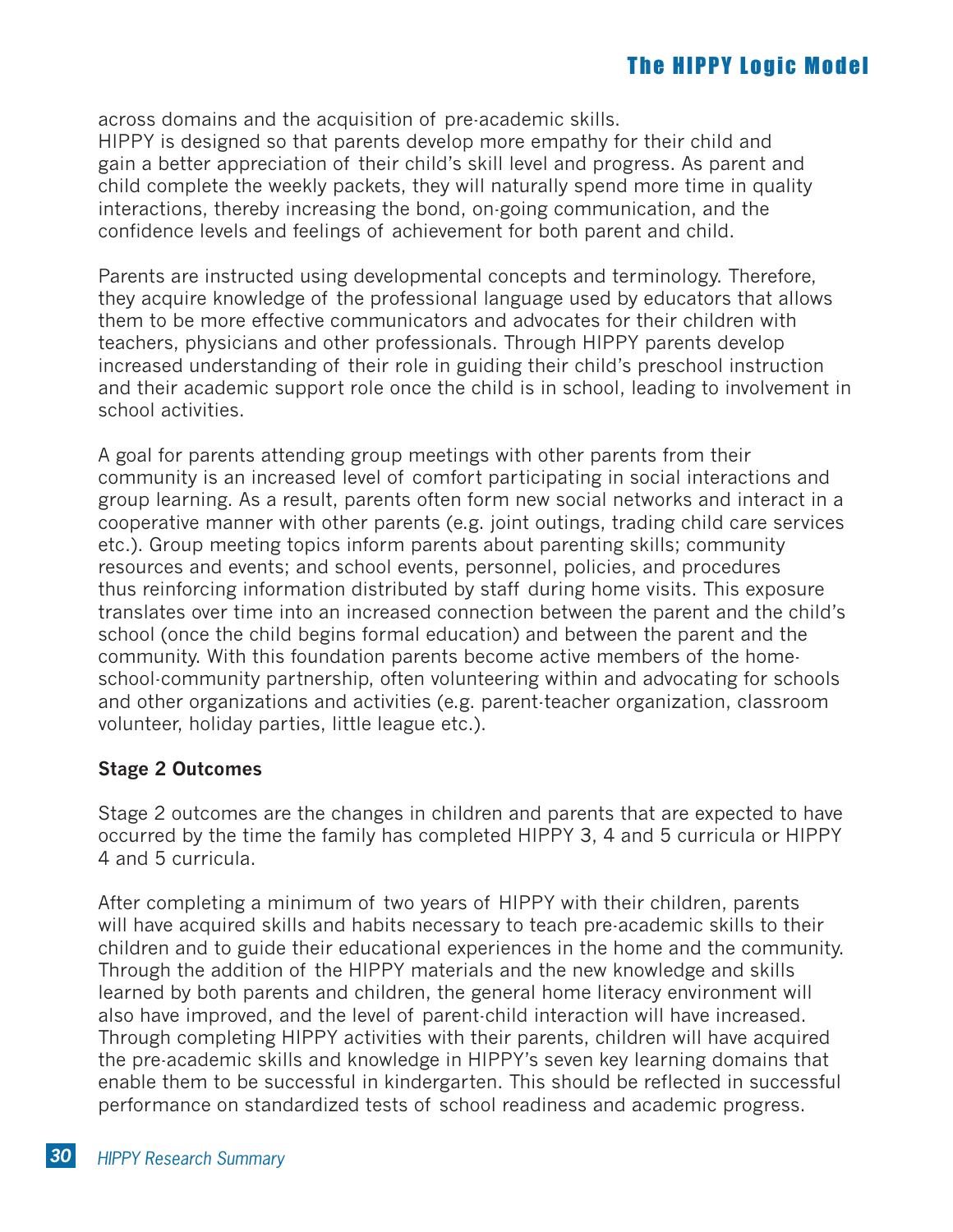# **The HIPPY Logic Model**

Through the skills and information conveyed during the home visits and group meeting activities parents will have become comfortable as their children's teachers and will have the language, knowledge, experience and confidence to assume an active role as their child enters a formal academic environment. They establish a routine and conducive environment for homework and use their skills to effectively monitor and assist their child with homework. They advocate for their child and communicate regularly and successfully with their children's teachers. They attend school events, participate in school-based parent activities, and volunteer in their children's classrooms.

# **Stage 3 Outcomes**

Stage 3 outcomes are the changes in the child and parent that are expected to occur after the family has completed HIPPY.

In the long term it is expected that the training and experiences parents receive through HIPPY and the resulting early educational experiences their children receive will result in sustained parent involvement in the school system and in assisting their children with homework, providing learning activities for their children at home and in the community, increased family involvement in local communities, stronger parent-child relationships, and long-term academic success for children.